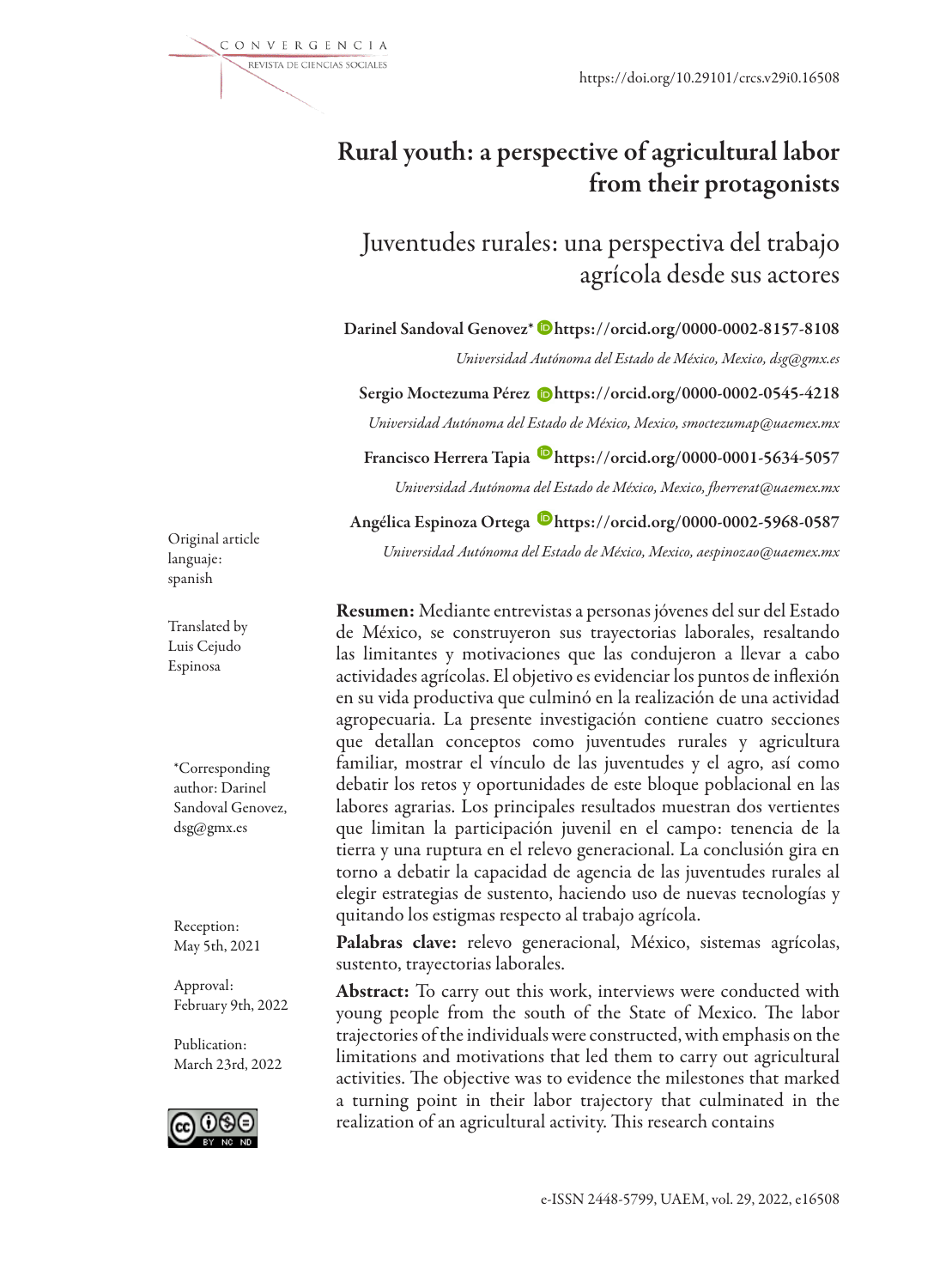four sections explaining concepts such as rural youth, family agriculture, illustrating the link between youth and agriculture, as well it discusses the challenges and opportunities of this population group in agricultural work. The main results show two aspects that limit youth participation in agriculture: land tenure and a rupture in the generational relay. The conclusion revolves around debating the agency capacity of rural youth in choosing livelihood strategies via new technologies and removing the stigmas of agricultural work. Key words: generational relay, Mexico, agricultural systems, livelihood, labor trajectories.

#### Introduction

The study of young populations is of great interest for various disciplines in social sciences. The XX century and the present one both have been highly fruitful for the study of youth and a large number of phenomena and processes entailed. The present article focuses on agriculture as a labor strategy.

For a long time, analyzing the youth population in the rural sphere was not an interesting topic for social sciences (de Guevara, 2019; Cruz and González, 2014). Young populations were only noticed in research works carried out in the urban environment. These approximations describe such populations on the basis of cultural elements, for instance youth associations (band), or in the sense of belonging to a cultural and/or social expression, always from urban and periurban contexts nevertheless (Feixa, 2012). Even if the earliest approaches and descriptions of youth populations seem to represent the reality of these age groups, their social dynamics are not the same in the urban as in the rural environment, since those who belong to the latter also experience prejudice, inequalities, discrimination and stigmatization.

The widely disseminated dichotomy regarding urban and rural spheres, in spite of not being valid in the academic sphere anymore, seems to be in social microspheres (Berardo, 2019). Presently, we are able to notice urban, periurban and rural spaces, as well as analytical approaches such as new rurality (Rojas 2020; Salinas and Sanmartín, 2020); however, the ideas that link the rural, agriculture, livestock, and countryside are still a constant. Owing to the above, the goal of the present article is to analyze the livelihood<sup>1</sup> strategies of youth populations and the role of agriculture in such strategies.

<sup>1</sup> We understand the concept of livelihood as defined by Long (2007: 116): "The concept expresses the idea that individuals and groups strive to make a living, facing uncertainty, responding to new opportunities and choosing various positions of value". In this way, the concept involves a material and a tangible part, as well as intangible aspects of identity and belonging.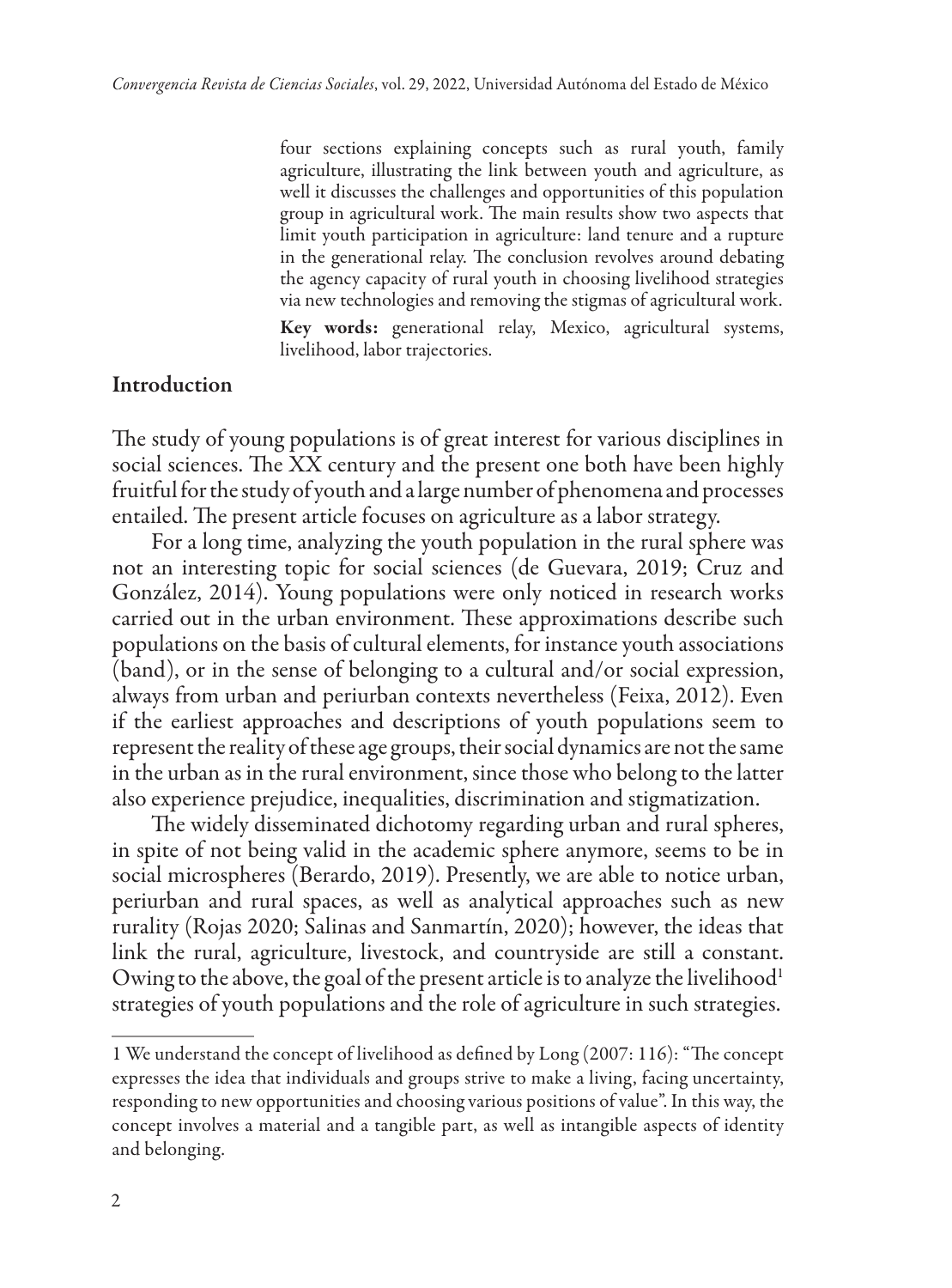As regards the concept of livelihood, there is the notion of agency, which Long (2007: 48) defines as:

The capability to express social experience and design ways to deal with life, even under the most extreme forms of coercion. Within information limits, uncertainty and other restrictions (for instance, physical, regulatory or economic-political); social actors possess the "capability to known" and "capability to act". They try to solve problems, learn how to intervene in the flow of social events around them and to a certain extent, are aware of their own actions, observing the reactions of others to their behavior and noticing the various contingent circumstances.

In this way, a tangible livelihood is conceptualized and mainly represented in economic or food support –produced for self-consumption–, while intangible, as the sense of belonging to a place, identity aspects –recognizing themselves as farmers–, the sensation of welfare from the production their own food, among others, enabled by the capability to act, in this case, of the youth population.

Literature on the agricultural and rural sphere reports abandonment of the countryside; in Latin America, 80.5% of the population lives in cities, while in the Mexican case, stats indicate that people increasingly migrate to "the city" (INEGI, 2021; Grynspan, 2019; Carton, 2009). Even if these aspects are true, in reality the rural environment is still important because of the processes that begin there; at present, not only peasant families live there, current dynamics allow other social actors to concur in it.

The integration of agriculture into the young population livelihood strategies depends on the establishment of life trajectories. In this sense, the present article evinces personal and familial situations the young population has experienced and which exemplify the various ways agriculture becomes part of the people's lives and assimilates into their livelihood strategies.

## Rural youth

For decades in social sciences, population studies only focused on adults, which rendered other individuals such as women, youth and children invisible (Weisheimer, 2013). One of the milestones that defined studies on youth populations was social movements, which stirred social researchers to notice that such population was unchecked, relegated and even ignored deliberately (Marsiske, 2015). Even if such sector was noticed, it did not mean that all youth populations in the country were taken into account for initially attention focused on the cities' (Santillán and Pereyra, 2020).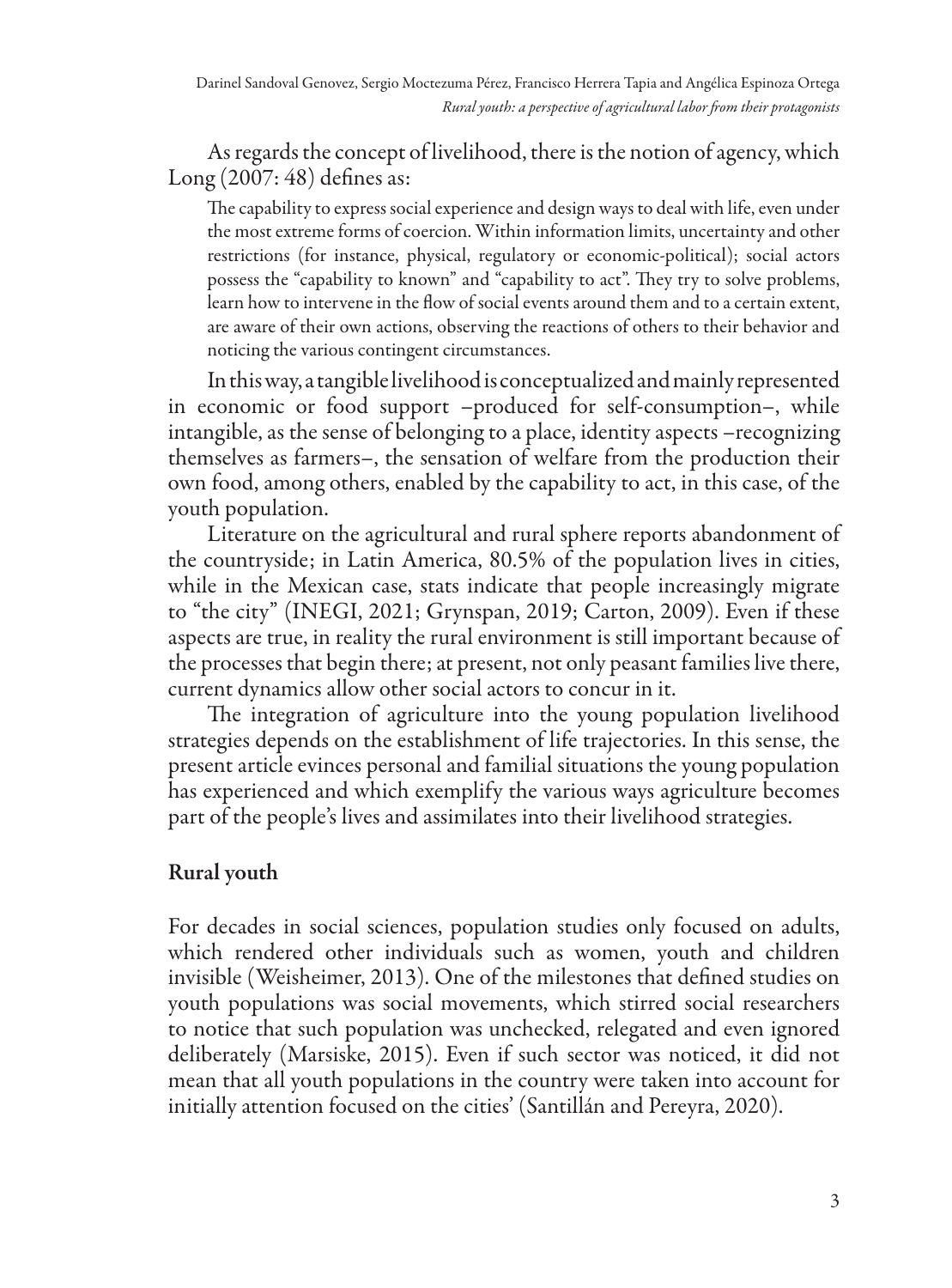In the first half of the XX century, social research in Latin America had a strong tendency defined by patterns established by European studies. The earliest works on youth engaged in disclosing the problems and characteristics of such sector, focusing on the urban sphere, and only recognized the existence of another population sector, the rural, which was often described as vulnerable (Pérez *et al.*, 2008). During the second half of the XX century, there was interest in specifically deepening into rural youth contexts; in this regard, Argentina, Colombia, Brazil and Mexico are at the forefront of this sort of research (Feixa, 2020; Injuve, 2020).

A first approach to rural young populations was developed from ethnicity, sexual condition, the environment where they live, age, among others, begin age the most recurrent factor, as it also allows a second approach: statistics. Seemingly, resorting to an age range standardizes the concept, however, reality is more complicated, since officially the international agencies propose a range between 15 and 24 years of age to define whether an individual is a youth (CEPAL/OIJ, 2004). Nevertheless, each country defines its own range domestically.2 In Mexico, every individual between 12 and 29 years of age is considered a youth (Imjuve, 2020).

Based on the above, there are two age standards to define who is a youth and who is not. The national, which is used in the stats of each country, and the one of international agencies, which may vary depending on the institution. In this way, there are at least two parameters to define this category, solely on the basis of age. However, in works of social nature, this concept is usually redefined according to the characteristics of the place under study or some rituals that mark the culmination of a stage and the beginning of another (Costa *et al*., 2019; De Picciotto, 2019).

The most interested in finding out about the problems that affect youth, starting from a concept based on age in order to have a standard, are the academy, government, and some nongovernmental organizations (NGOs). The first sector evolved from social studies that narrated the reality to others increasingly dynamical that focus on current topics (Rebollo and Carreras, 2017). The second is interested in creating policies and programs in favor of youth populations. For their part, NGOs address specific issues of the sector, which may be diverse and try to bridge the gaps mainly overlooked by the

<sup>2</sup> For Nicaragua, the range goes from 18 to 30; Dominican Republic: from 15 to 35; Brazil, Chile, Cuba, Spain, Panama, Paraguay and Peru: from 15 to 20; Guatemala and Portugal: from 15 to 25; Bolivia, Ecuador and El Salvador: from 15 to 24; Argentina: from 14 to 30; Uruguay: from 14 to 29; Honduras: from 12 to 30; Costa Rica: from 12 to 35; and in Colombia: from 12 to 29 (Secretaría General Iberoamericana, 2008).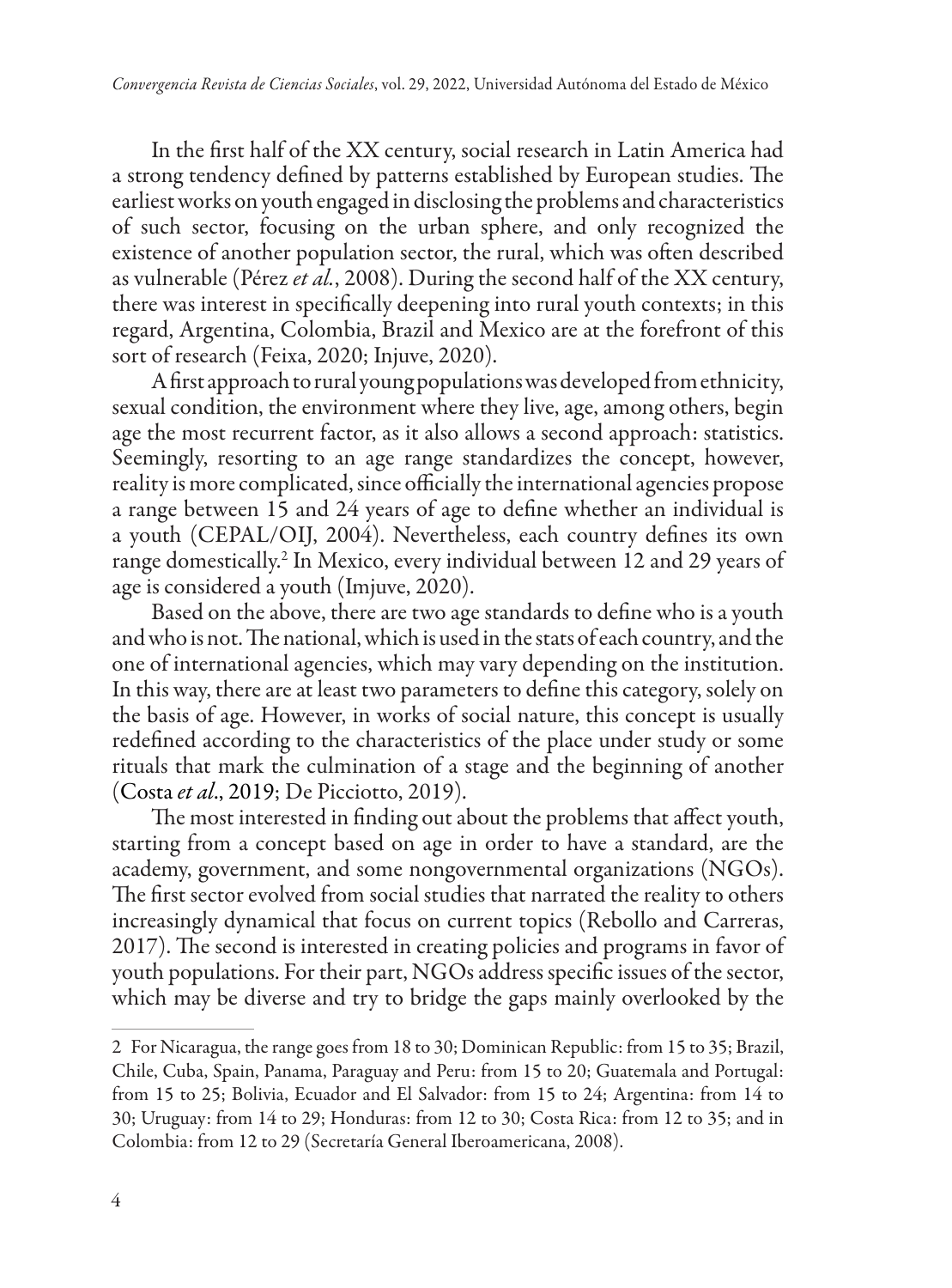government. After finding out who interacts with the youth, it is necessary to ascertain their problems and challenges to outline guides to solve or lessen such difficulties. According to Fandiño (2011) and *Consejo Nacional para Prevenir la Discriminación*, Conapred (2018) [National Council for Discrimination Prevention], youth face challenges in five main topics: 1) social exclusion; 2) citizenship and political; 3) inclusion without consent; 4) due to their values; and, 5) regarding future hopelessness. As a solution, Fandiño (2011) put forward empowerment; for its part, Conapred (2018) proposes respect and greater participation of youth in decision making that relates to them.

It may be said that the academy finds out the problems that affect youth, the government, by means of its institutions, addresses and remedies problems, while it legislates at once so that difficulties are avoided in the future; whereas NGOs offer attention for specific issues such as social reinsertion, victim support and public health issues. Even if this is the ideal schema, reality is desolating, since in the rural sphere poverty conditions aggravate everything, from the absence of institutions to the invisibility of their problems, mistaking them for customs, as it is the case of teenage pregnancy (Madrid *et al*., 2019; Oxfam, 2016; Trucco and Ullman, 2015).

The economic aspect is a decisive factor in any sphere, and the rural is not the exception. The concerns and necessities of youth population are subjected to budgetary availability, prioritizing aspects such as health care, security, communication means, among others, making it almost impossible to solve all of their problems. Adding to the above, the current conditions caused by the Covid-19 pandemic between 2020 and 2021 complicate and worsen the situation of youth populations in the rural environment, which turns into lack of opportunities, unemployment, labor precariousness, among others.

In the Latin American context, information from the International Labor Organization (OIT, 2019) before the havoc wrecked, referred a local economic deceleration that directly affected the creation and/or incubation of new employment opportunities, the quality of existing job posts, selfemployment and decreased paid work in the private sector, stressing labor precariousness in the region (OIT, 2019). With the lockdown and its extensions, salaried employment suffered a noticeable drop in comparison with informal employment and unemployment, which increased (OIT, 2020a).

The health crisis affected the youth to a larger extent, as their unemployment rate changed from 2.7% to 23.2%; that is to say, one out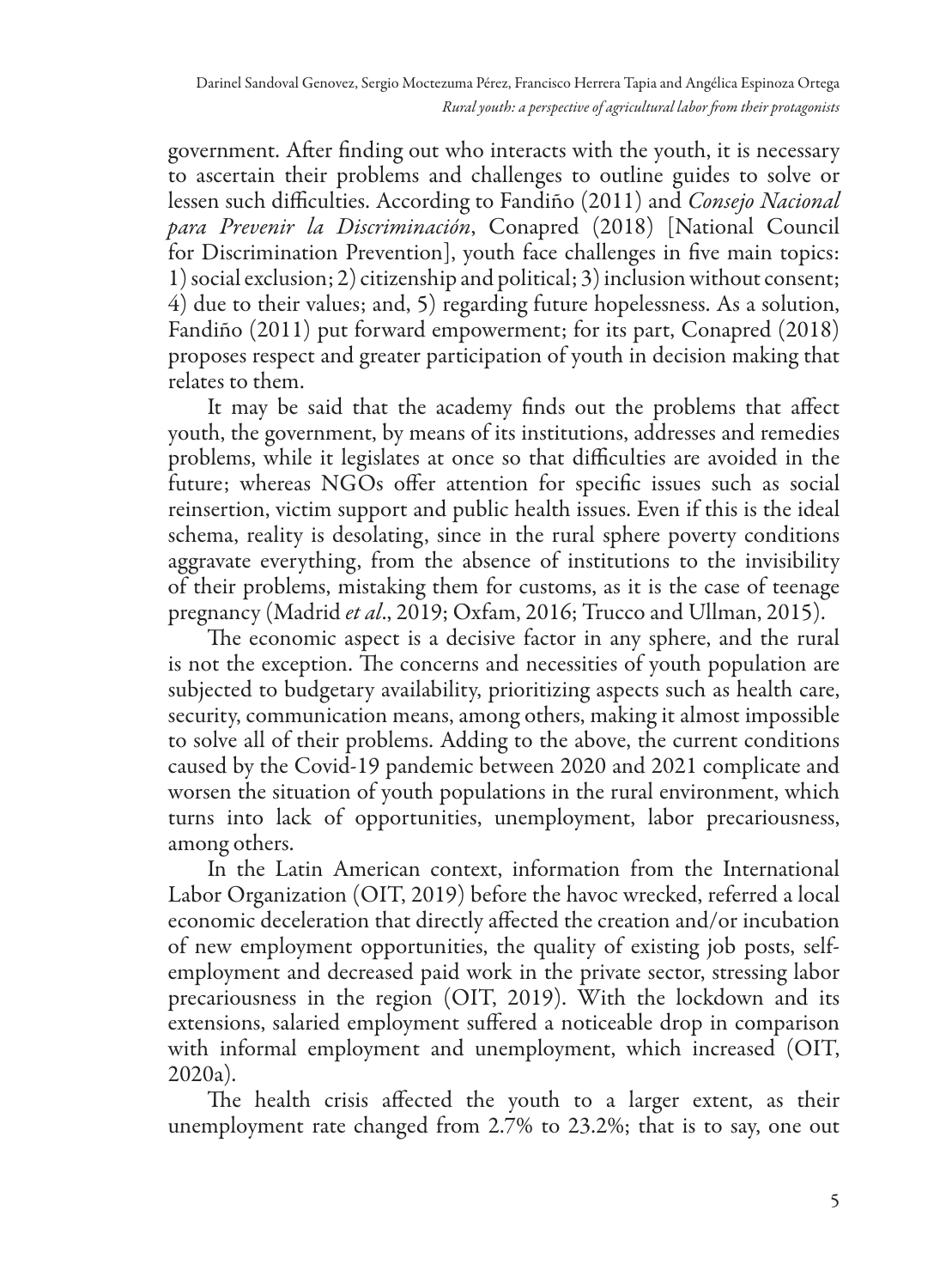of four youth lost their job (OIT, 2020a). Mexico was not the exception, according to figures from *Instituto Nacional de Estadística y Geografía*, INEGI [National Institute of Statistics and Geography] (2020), youth unemployment grew to 25%. As a response, in the rural sphere the number of self-employed, subordinated and paid workers engaged in agriculture increased (OIT, 2020b). This scenario demonstrates that labor precariousness is ever present.

Studies by Lucatero and Gaxiola (2019), and Martínez *et al.* (2019), among others, disclose the precariousness of people who work without a labor contract, do not have social security and legal labor benefits; as well, there are increasing numbers of highly trained individuals. Moreover, they point at labor flexibility as the cause of this phenomenon. For measurement purposes, this precariousness is usually related with poverty indexes.

### Family farming

Agricultural systems in Mexico are mainly classified into three categories: conventional, traditional and organic; each is defined by various scales and needs (Reyes *et al.*, 2018). Even if it may be said that in general mass production yields the highest revenues, the importance of traditional agriculture as a livelihood for rural peasant families shall not be put aside. Last but not least, organic agriculture that covers a growing demand of certified produces, adding more value to this sort of production.

Conventional agriculture has the largest scale; therefore, it produces the most and serves as a reference for mass production. It focuses on monocultures, uses agricultural machinery, agrochemicals and irrigation (González and Velasco, 2015; González, 2008). It is common to divide this system into intensive and extensive. One refers to the maximization of production capacity in the short term, using available local natural resources; the other deals with methods of mass production and uses improved seeds, fertilizers, agrochemicals, irrigation, fostering the highest yield by surface unit (Norzagaray, 2010).

For Mexico, conventional agriculture grows produces such as: avocado, tomato, chilies, red berries, bell peppers, among others (SIAP, 2021; SADER, 2020); this form of agriculture is bound to supply domestic and foreign demand of crops, vegetables and fruit. However, being mass and costly makes it unsuitable for every culture, especially from the economic standpoint; that is to say, in addition to higher yields, this sort of agriculture is an important source of incomes for those engaged in it.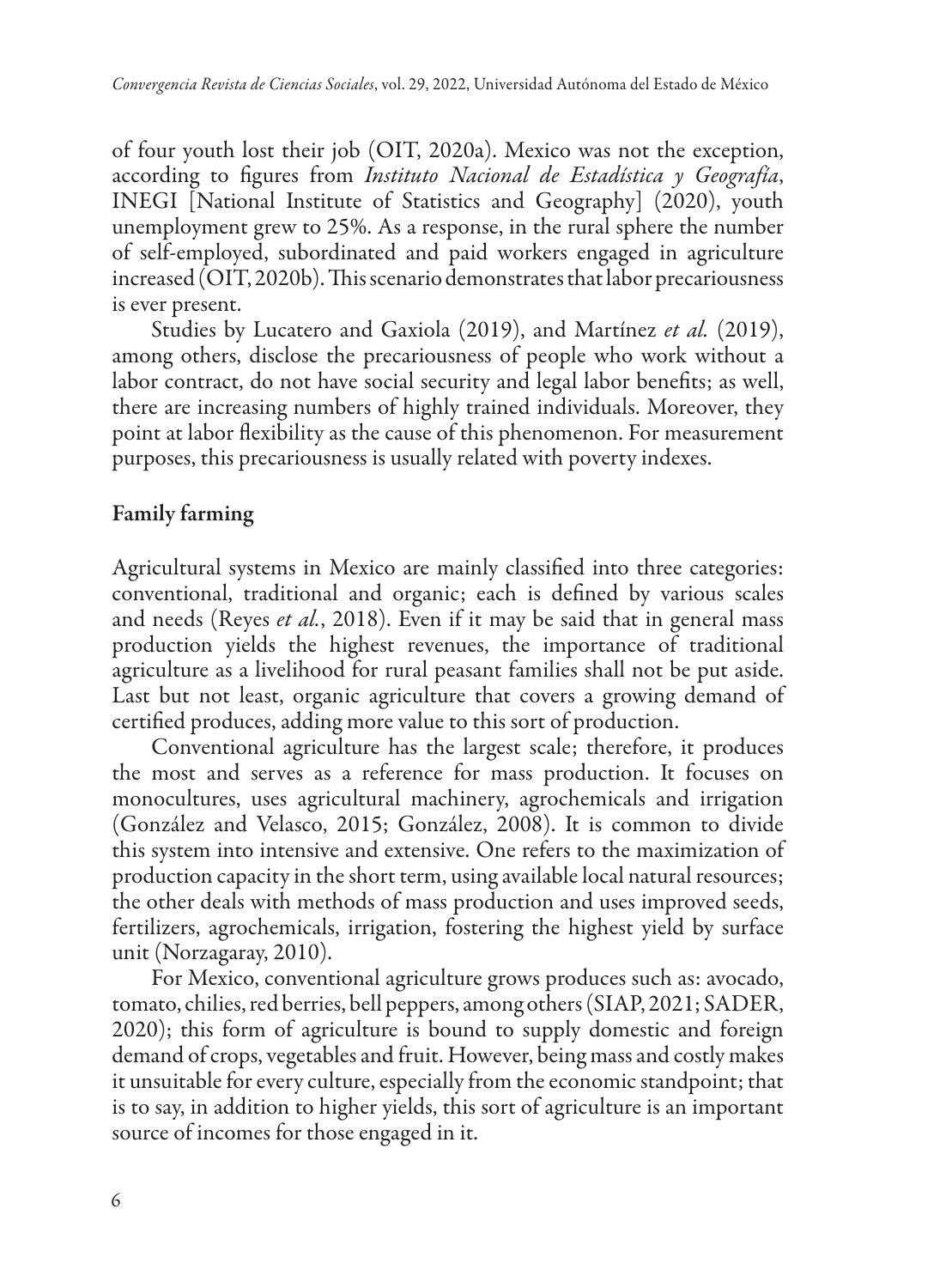Traditional agriculture is characterized by amalgamating technologic elements with ancestral cultivation practices, in such manner that there is reduced use of agrochemicals with animal-origin manure; limited use of agricultural machinery and/or work animals to carry out agricultural activities; though, irrigation may be present or not. It is worth pointing out that from this sort of system comes food for rural populations (González, 2018; Cahuich, 2012; Gliessman, 1999). Expressions of this agriculture are the systems: milpa, orchard, terrace, chinampas, wetland, among others.

Torres *et al.* (2020) point out that at in difficult times such as those over the Covid-19 pandemic, the relationship of human beings with their environments, on the basis of knowledge inherited from their forefathers, specially emphasize the revalorization of traditional agriculture, to stop seeing it as subsistence farming and refer to is as a livelihood for present generations and generational relays. The diversity of forms in which traditional agriculture is present allows adapting and maintaining this human-nature relationship regardless of production scale.

Agriculture, seen as a livelihood at microscale, is propitious for traditional agricultural systems, since to a large extent they depend on family workforce and other variants such as reciprocal community work (González, 2018). Family farming may concur in various ways and agrarian schemas, it is no longer exclusive of a model. However, in order to be considered livelihood, it is necessary to bear other factors in mind, among them, possessing agricultural lands, water availability and even generational relay

When peasants are not the proprietors of agricultural lands, people look for strategies that enable them to work on hired lands or by means of agreements between owners and producers, underscoring there may be land without peasants, not without owners though (Guadarrama, 2020). When peasants have this natural resource, the surface tends to decrease over time owing to various factors such as: erosion, soil impoverishment, land allotment for inheritance, among others. The above means that traditional agriculture is still practiced, nevertheless increasingly fractioned (González, 2008).

Another important factor in peasant agriculture is generational relay, as it depends on the continuity and repetition of agricultural activities by new generations ( Jiménez *et al.*, 2019). There are works (Hernández, 2016; Vizcarra *et al.*, 2015) that consider generational relay a strategy to rescue traditions, methods and know-hows. They recognize, however, that the participation of knowledgeable individuals and young people, the replacements, is necessary. Notwithstanding, seemingly such individuals are growing increasingly distant from agriculture, this is why it is essential to make the importance of this relay evident.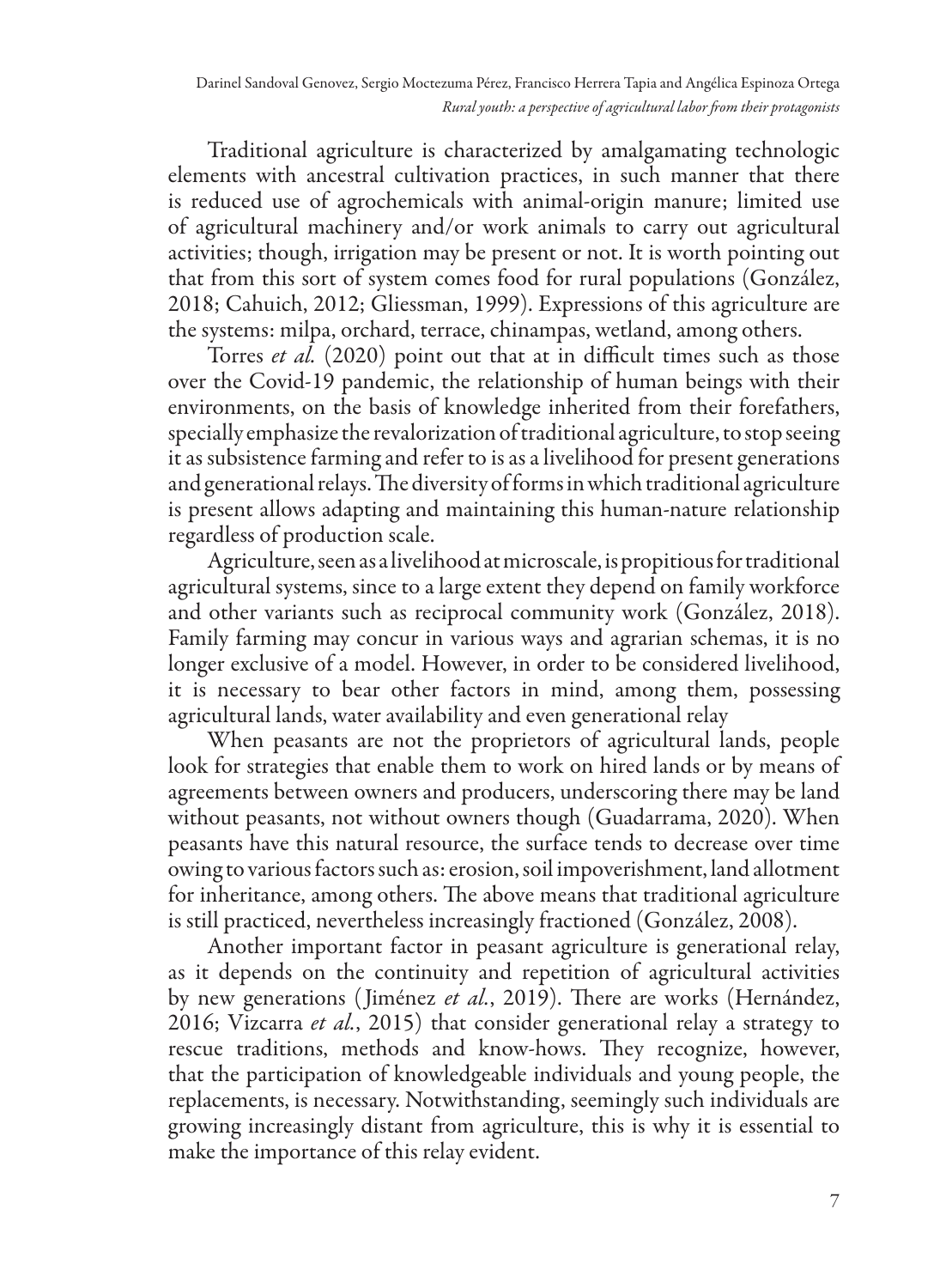## Relationship between youth and agriculture, has the countryside actually been abandoned by this sector?

In works such as those by Trujillo (2019) and Carton (2009) there are references to an abandonment of countryside tasks by economically active population in various latitudes. However, it is also indicated that the elderly in the rural sphere still heavily depend on this activity. Entire families depend on peasant agriculture for self-consumption, as a source of employment to earn a salary –agricultural day laborers<sup>3</sup>–, or as a complementary activity for livelihood, as reported in the last economic census in Mexico (INEGI, 2020). Children and youth also participate, mainly when their families have lands or are farmers, $\mathrm{^4}$  reason why they learnt the tasks, albeit this does not mean they are interested in carrying on with the generational relay (Sandoval, 2018; Hernández, 2016).

There is a discourse that states young people do not want to carry on with labor activities inherited from their parents, mainly if these relate to agriculture. However, this discourse does not consider there is a difference between what is desirable and what is possible (Miranda and Corica, 2015; Corica, 2012). The idea that new generations shall "improve themselves" was largely implanted in the children by their parents, since they want a better future for their offspring and prevent them as much as possible from suffering the lacks experienced by their parents (Sandoval, 2018).

In works with employed young people, such as those by Hernández *et al.* (2020) and Murguía *et al.* (2017), it is stated that options for employment in their close environment depend on their schooling, the existing labor activities and their social relationships. Plus, the results from the works above show various livelihood strategies; in subsequent paragraphs, the link between this population sector and agriculture in order to verify if there is indeed abandonment of this activity.

In order to analyze, the perception of youth about agriculture as a livelihood strategy, the ethnographic model was utilized (Guber, 2001), which is the basis for the present article. The tool to develop labor careers was semi-structured interview (Albuquerque *et al.*, 2014), which was held with young individuals in Malinalco, State of Mexico, with a view to discovering

<sup>3</sup> A person that receives a salary in exchange for their labor force in activities in production processes proper to the countryside. In most of the cases, wage is paid by the day and is called *jornal* [*i.e.*, a day of work] (SEDIA, 2015).

<sup>4</sup> There is also a portion of this demographic sector that hires as agricultural day laborers in small, mid and large agri-food industries.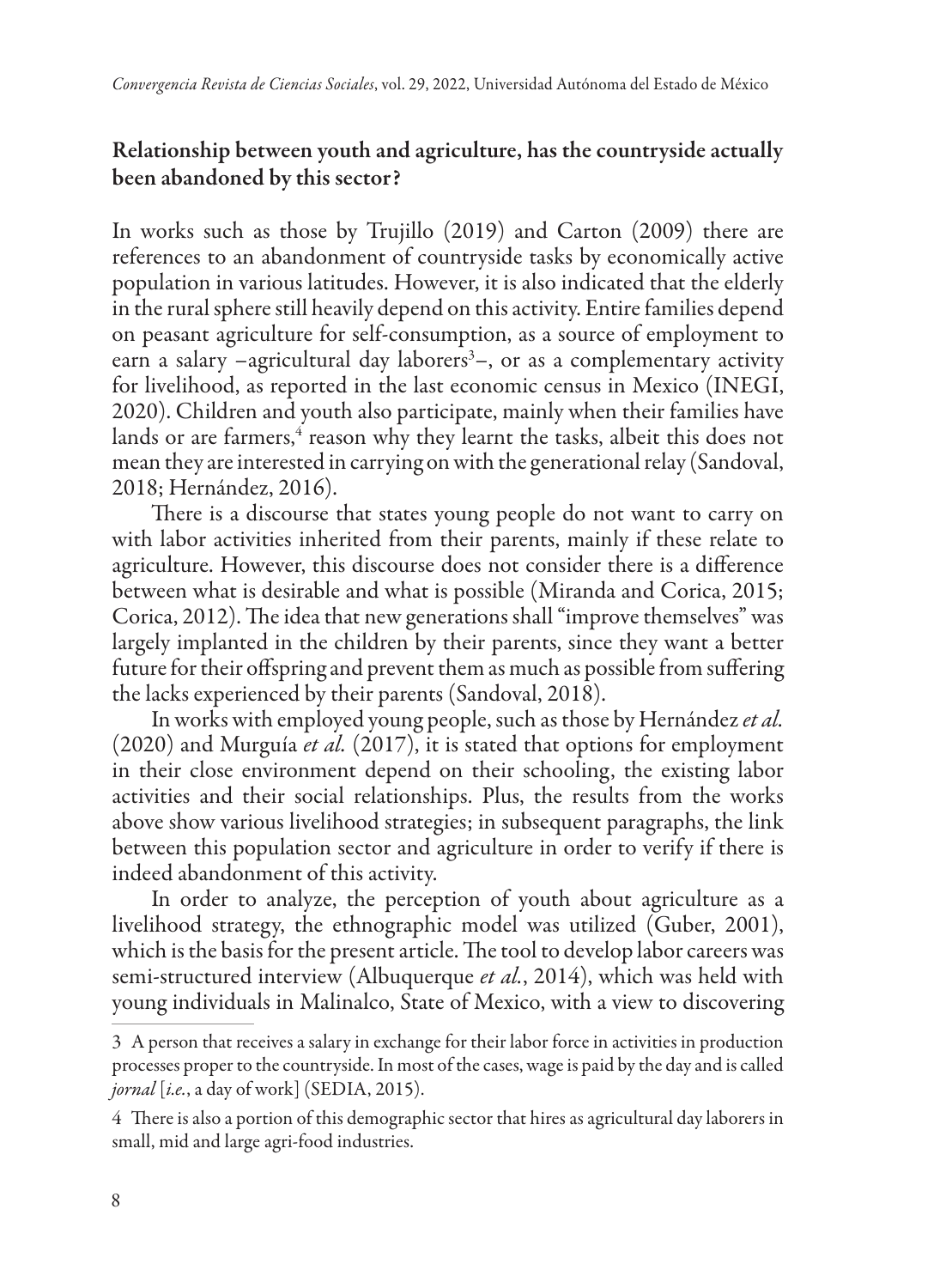their ways to earn money for family support. People who participated had to meet the following criteria: a) being between 15 and 30 years; b) living in the area under study; c) having a job or becoming recently unemployed; d) being connected with the agricultural sector directly or indirectly; and, e) representativeness of women and men among respondents; Table 15 provides information about them.

## Methodology

A total of 13 youth was interviewed; seven men and six women. The analytical line was agriculture as livelihood strategy among young populations in the rural sphere. Results are shown after the configuration of three segments: 1) agriculture as an actual option; 2) agriculture as a temporary activity; 3) agriculture as a main option. Data were analyzed considering the actorbased approach (Long, 2007) and labor trajectories (Dávila and Ghiardo, 2018; Maca, 2017).

The interviews describe such trajectory underscoring the milestones that motivated significant changes in their experience, in addition to telling about their relationship with the countryside. To hold the interviews, it was necessary to find out the participants' family context and also their own social and family relationships, since they are a facilitating link at the moment of becoming employed for the first time. The questions that guided this ethnographic fieldwork were: what are the livelihood strategies of youth population? And, how does agriculture integrate with such strategies?

# Results

One of the first divergencies noticed in the interviews comes from gender differences. Men envision the possibility of permanently hiring in agricultural activities, either because their families own agricultural lands or because they were taught in childhood. Conversely, women, in spite of having the same characteristics as men and usually support on field activities, they do not see themselves a peasants or land workers.

In the specific case of female respondents, some identify as peasants, since they receive support from state and federal governments for agricultural activities; while others do not see themselves as such because they perceive their participation in the field as complementary to men's. Women mainly identify with tasks associated with homemaking. Plus, there is an important

<sup>5</sup> Such table is in Annex, at the end of the article (Editor's note).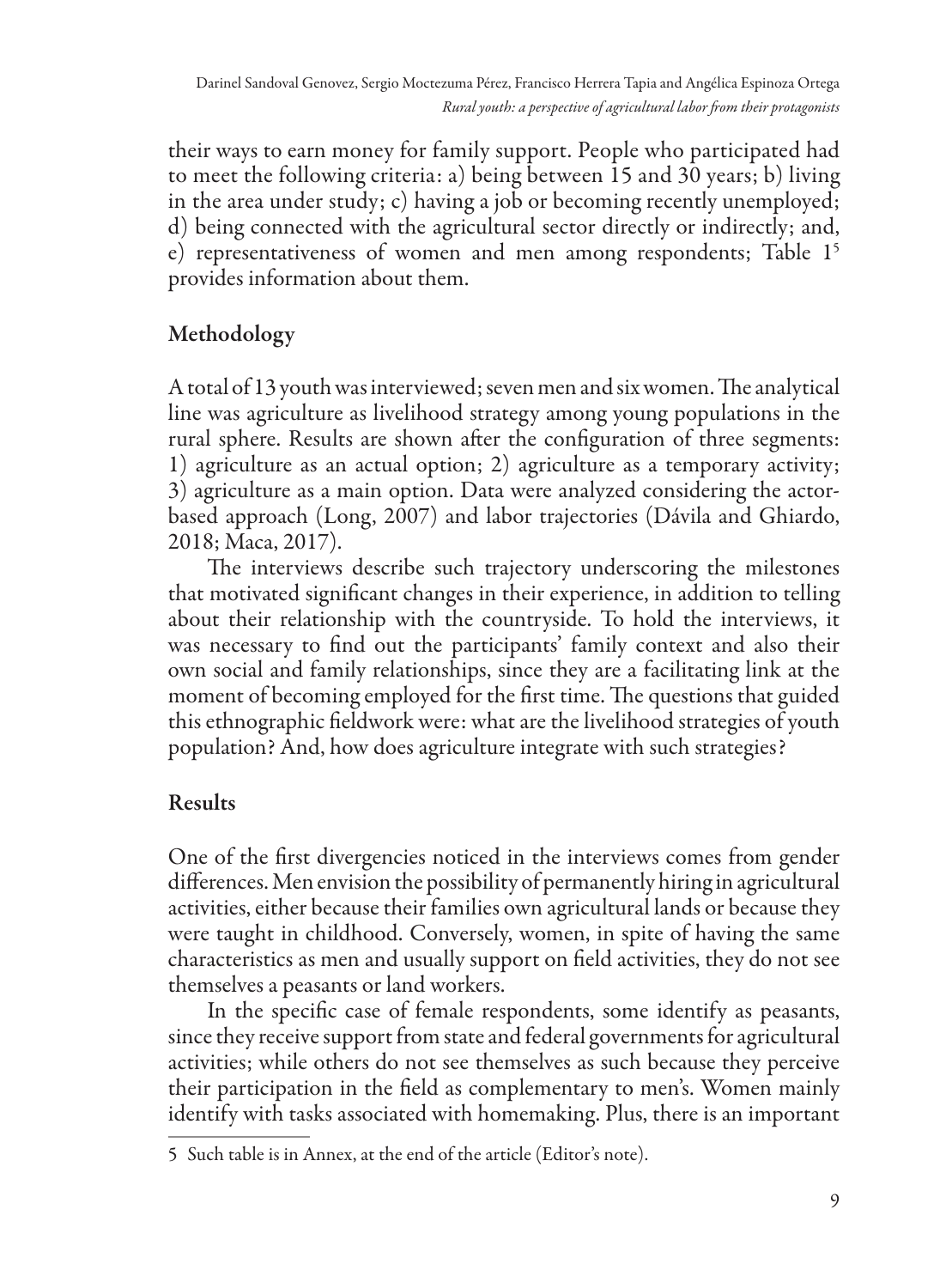milestone for them, when they start living with a partner and agricultural activities are relegated by house chores, which become more relevant.

## *Segment 1: agriculture as an actual option*

In this segment we find youth who because of the agricultural heirloom of their family are close to agricultural tasks, which they were taught in childhood in parallel to basic education. Nevertheless, at a later stage in life, a fortuitous event occurred and made them drop out of school and fully engage in agricultural activities.

In this segment, at least four essential characteristics are noticed in the object of analysis: 1) the main activity of the agricultural livelihood; 2) there are more men than women; 3) it is a mix of labor inheritance and generational relay; and, 4) women in this category receive help from a relative. The following interview excerpt presents a man who represents this section:

My dad taught me to work the land, and ever since I remember, he took me to the field so that I learnt the trade. I went to school, but only finished secondary. So when I dropped out of school I fully engaged in working in my dad's plot […] When I was 18 I got married and my dad helped me build a little house in the corner of his *solar*, 6 he also gave me the tools and a tract of land (2 hectares) so that I had where to work and support my family […] In time, I became a taxi driver to earn some extra money because money is tight, but I don't neglect my plot, I grow maize, fava, and squash, despite they're just for self-consumption (man, 27 years).

There are four cases similar to the above; two men who, unable to find an activity to earn their livelihood, see in agriculture the ideal option to do so. The other two cases involve women and are slightly different, as they are single mothers and are assisted by a relative to work the land. They see themselves as peasant women who grow vegetables for trade and crops for self-consumption.

## *Segment 2: agriculture as a temporary activity*

This segment comprises people with a profession or still studying but, which owing to various reasons, had to pause their labor aspirations in order to earn their livelihood temporarily by means of agricultural labor. However, in their short- and middle-term plans, they will change the means, leaving agricultural tasks in second or third place, to pursue a career in the trade they studied or are studying.

6 Plot where a house is built.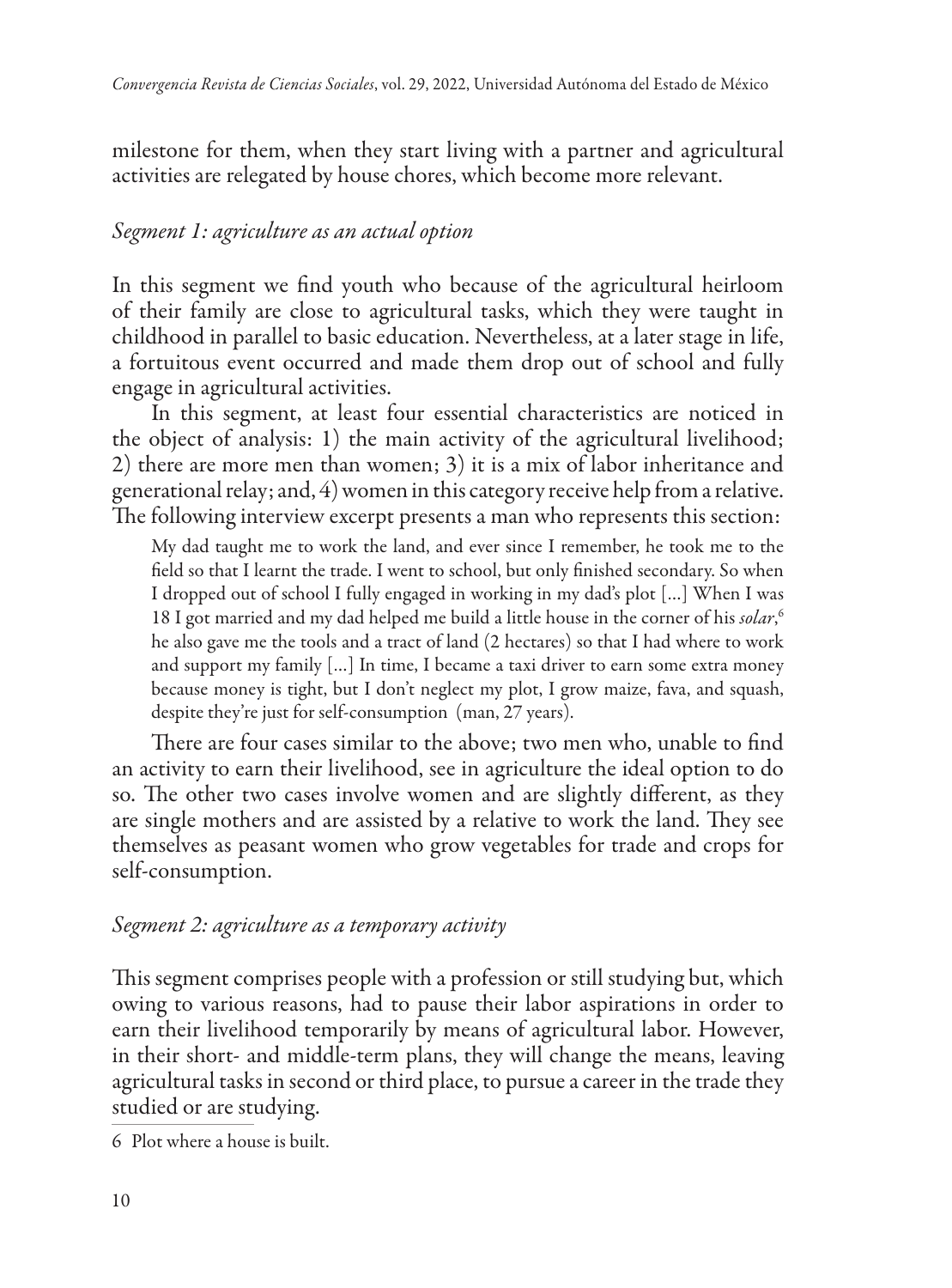In this segment, one notices at least three characteristic aspects: 1) agriculture is not the main activity, i.e., it is complementary for earning a livelihood; 2) the pandemic aggravated, or was a decisive factor that forced youth to postpone their labor plans; and, 3) there is no particularity for any gender. As noticed in the following interview excerpt, the subject already has a profession, but nowadays makes his living in a diversified manner, though he expects to start his career in the future so that it becomes the main livelihood means.

I hold an undergraduate degree in Education, but I haven't been able to find a *plaza*, 7 I've only had internships, so for as long as there's no job as a teacher, I work as  $a(n)$ [agricultural] day laborer, *macuarro* [helper in construction], salesmen or whatever it takes to make honest money […] I thought that getting a *plaza* would be easy, but the situation was complex and the pandemic made it worse (male, 23 years).

In the interviews there are three similar cases: two women and a man; the latter had to abandon his studies because of economic problems motivated by the pandemic, while one of the women lost her job and the other has not found one. Even if the four report carrying out itinerant activities, including agriculture, they all hold expectations for professional development working in their careers.

As pointed out by Corica (2012), the interviews made it clear there is a stressed difference between expectation and reality as regards labor.<sup>8</sup> This condition is not a constant, but it is mentioned in many an interview, regardless of the respondent's gender. In this sense, the world of the desirable lacks meaning when there is need to make a living or contribute to the livelihood of the household.

In some cases, as those in this section, the situation seemed to be momentary and it was a matter of finding new opportunities, but in other cases, reality shattered the respondents' illusions, who have to look for a job to survive, pausing or suspending their aspirations. One of the respondents expressed that she only managed to finish secondary and her parents were no longer able to economically support her schooling, which made her look for domestic work and in the family orchard.

This testimony evinces what Sandoval *et al.* (2018) pointed out regarding secondary students in the rural sphere.

<sup>7</sup> A permanent post as a teacher.

<sup>8</sup> There is also a collective image about the idea of progress, development or wellbeing, fostered by the preponderant market actors and governments. Plus, in the southern region, there are migration scenarios and the links with the youth's aspiration for the "American dream".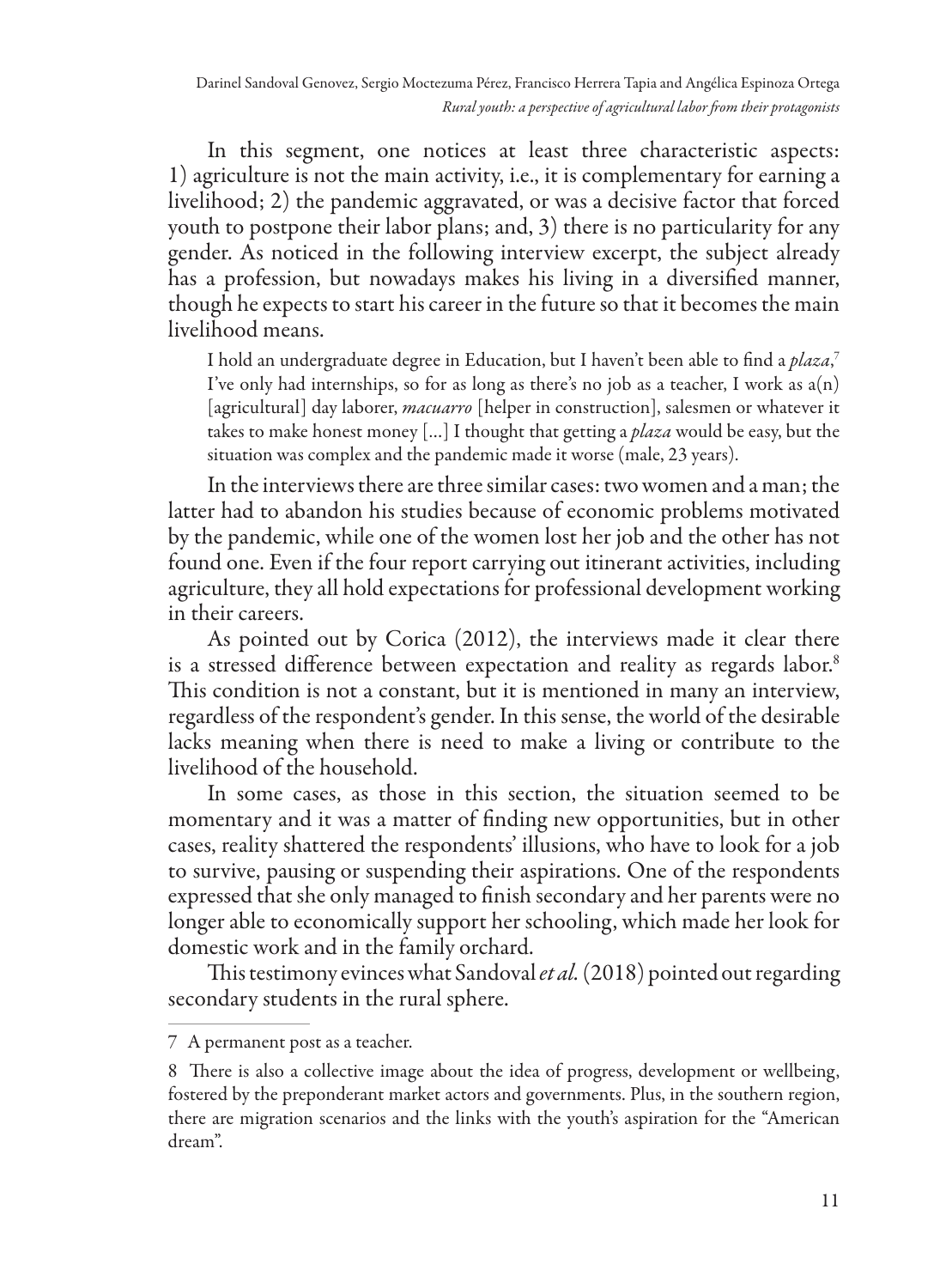### *Segment 3: agriculture as a main option*

This segment comprises the population that decided to work the land because of conviction, as it considers that working the land and living in the rural environment is synonym to tranquility. That is to say, we refer to people who consider themselves farmers, they find the necessary livelihood strategies in agricultural activities. Such sector also has representativeness among the respondents.

In segment 3, at least four essential characteristics present in the analysis are noticed: 1) the main livelihood activity is agriculture, 2) there are more women than men (by contrast with the first segment); 3) people usually commit to carrying out the activity of their own volition; and, 4) women receive help from a political project, which motivates them to take up agriculture. The following interview excerpt is the case of a young woman representative of this section.

[...] I have always liked politics and one day came a group of engineers to talk about vegetables and offered us greenhouses and micro tunnels as requested by beneficiaries; [...] my family was benefitted with a greenhouse and two micro tunnels, which we have in the orchard beside [my house] and we harvest vegetables that we sell to the neighbors, and as it is protected we can harvest all the time (woman, 26 years).

This approach to agriculture is the same for other three respondents; one man and two women. Gender disparity comes from governmental supports to set up a livelihood strategy aimed at vulnerable groups or conditioned political campaigns, which have women as main recipients. In this way, a niche of young people interested in agriculture appears, and makes it its main livelihood strategy; in spite of receiving support, the activity is carried out voluntarily.

The youth-agriculture relationship is currently active, however, despite agriculture needs labor force, a high percentage of rural population —particularly young— is often unemployed or underemployed (IICA, 2020). New labor forms from technologic advance foster new experiences; a concrete case is distance work, very common during the pandemic. Over the lockdown, social media served as a marketing channel for various products —among them agricultural—. However, current young generations and technologic advance need to be drawn to training, techniques, knowledge, among others. In the rural environment, the above expresses in different ways, as not all the households have Internet access, and data in smartphones are limited.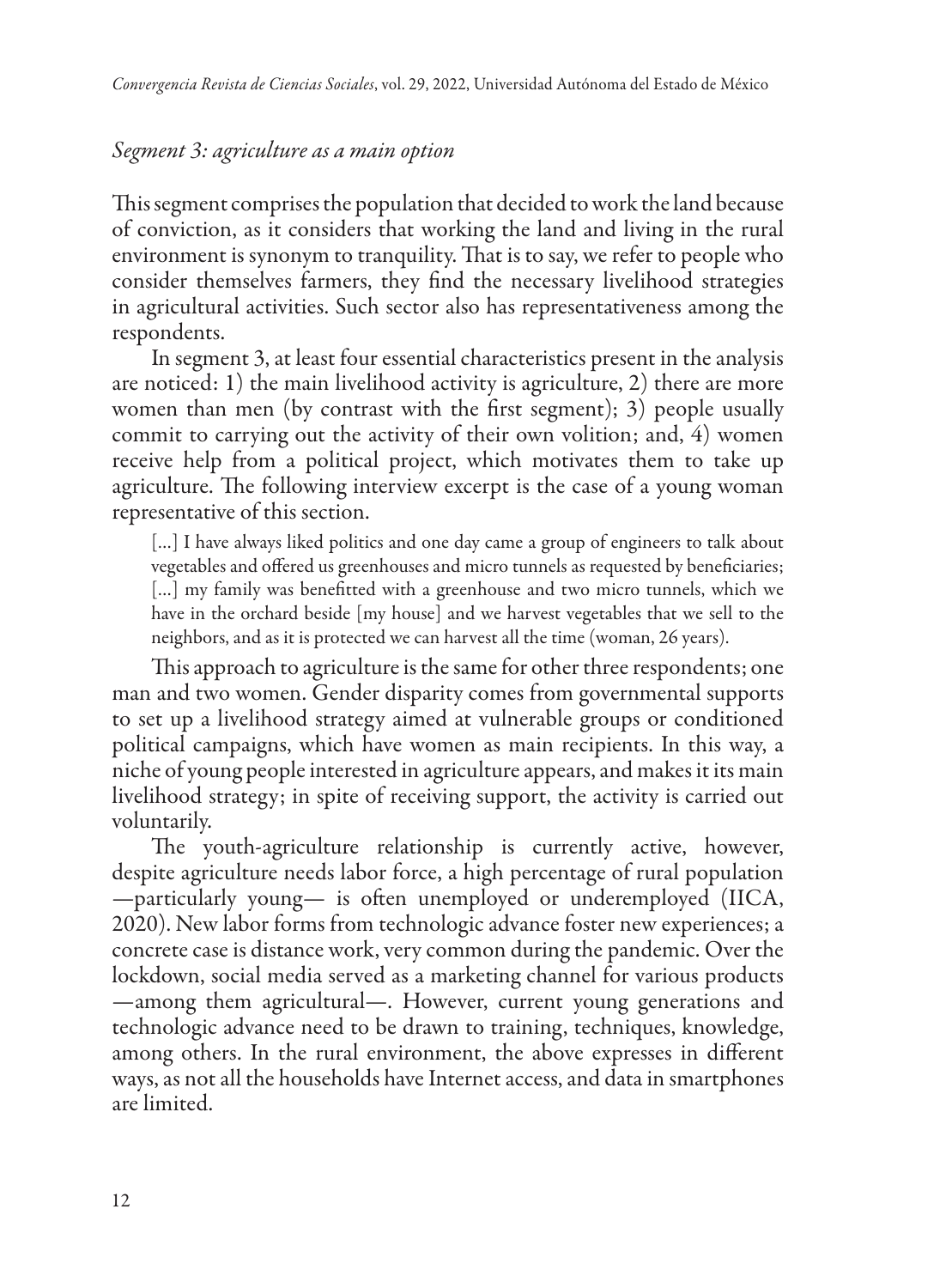There are diversified employment options that offer a wide variety of methods to make a living in the rural environment; though, there are many restrictions that prevent youth from accessing such options. Moreover, there are two elements to consider regarding youth in their families: the first is the parents' desire to improve in their children, either because they perceive their family situation as precarious and do not want the same for their children; the second has to do with lack of support from children to parents.

To sum up, the premise of youth is to establish that in view of lack of employment and study options, agriculture and trades are the support of generations that do not manage to find a conventional job. Even if it is true that agriculture can be considered self-employment and produces economic and intangible benefits for practitioners, it is also true that it is not always the first option for youth populations when they envision their insertion in labor market. Nevertheless, the main problem they face is land tenancy and waterrelated issues, since they are not proprietors of resources, they only increase the numbers of day laborers.

## Challenges and opportunities for rural youth in the agricultural labor sphere

From interviews with young people directly or indirectly linked to the agricultural sector, reflections that underscore opportunities for this sector are noticed. Employment options in the countryside, temporary or permanent, are still tangible choices for young individuals and in specific cases are part of youth employment perceptions. In turning points such as the Covid-19 pandemic, which worsened formal employment, agriculture has served as supportive livelihood activity.

There are challenges as well, these revolve around demystifying the current schema of rural agriculture. The generalized idea about this particular sector has to do with precariousness and poverty; however, the perspective expressed in the interviews makes it evident that agriculture is an actual employment activity, tangible and accessible for everyone, which might serve as a main or complementary livelihood means, in addition to providing identity and belonging to those who practice it.

From the academy, it may be supported on the conversion of conventional agriculture into organic and / or agri-ecologic agriculture, as this production schema is the perfect dichotomy: on one side, it produces economic incomes directly for the producers —tangible aspect—; on the other, the intangible part is related to eating healthful foods, less agrochemical products and thereby, propitiate welfare.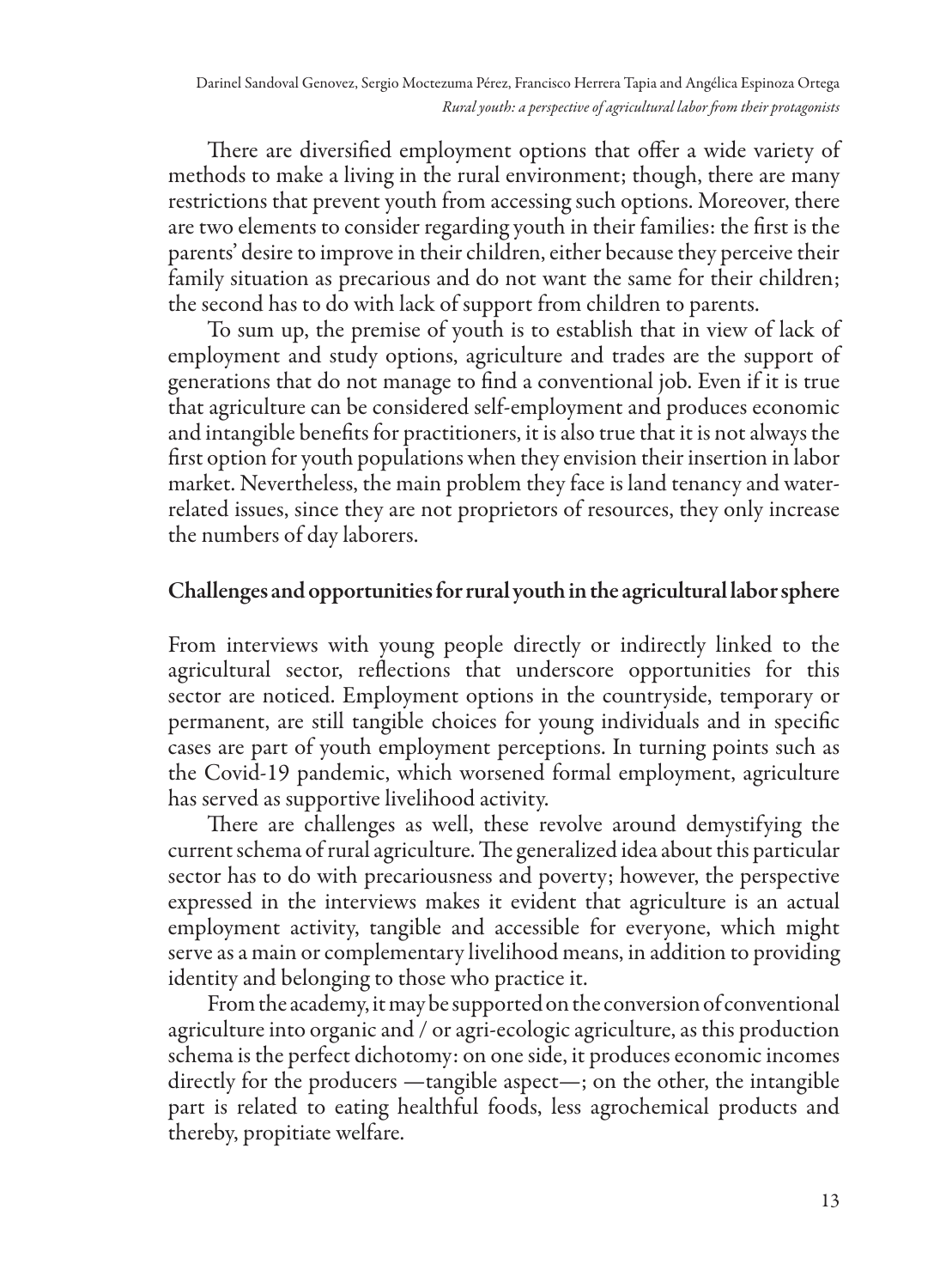#### Conclusions

The present work offers a classification of youth population into three segments. One: those who perceive agriculture as a tangible option to earn their livelihood, regardless of their labor aspiration, that is to say, they ended up in this activity fortuitously. In the second segment, we find those who engage in agriculture, while they find another livelihood strategy; however, they do not see themselves in this activity in the middle and long-term. In the third segment, we find young people working in the countryside of their own volition for they find their livelihood, personal realization and governmental supports in agriculture.

The goal of this article is to evince the relationship between agriculture and livelihood strategies for the youth's livelihood. From this comes out that: 1) the pandemic brought agriculture to light as a feasible economic strategy and intangibly for young population; 2) governmental supports are an incentive for such population to motivate and become farmers or to carry out an agricultural activity; and, 3) youth with a peasant background perceive this activity as a momentary or permanent strategy to obtain their livelihood, primarily or complementarily.

### References

- Albuquerque, Ulysses *et al.* (2014), "Methods and Techniques Used to Collect Ethnobiological Data", en Albuquerque, Ulysses *et al.* [comps.], *Methods and Techniques in Ethnobiology and Ethnoecology*, Estados Unidos: Humana Press.
- Berardo, Martina (2019), "Más allá de la dicotomía rural-urbano", en *Quid 16: Revista del Área de Estudios Urbanos*, núm. 11, Argentina: Universidad de Buenos Aires.
- Cahuich, Diana (2012), "La calidad de vida y el huerto familiar, desde la percepción ambiental de las familias de X-Mejía, Hopelchén, Campeche" (tesis doctoral), México: El Colegio de la Frontera Sur.
- Carton, Hubert (2009), "La desagrarización del campo mexicano", en *Convergencia Revista de Ciencias Sociales,* vol. 16, núm. 50, México: Universidad Autónoma del Estado de México.
- CEPAL (Comisión Económica para América Latina y el Caribe) y OIJ (Organización Iberoamericana de la Juventud) (2004), *La juventud en Iberoamérica. Tendencias y urgencias*, Chile: Comisión Económica para América Latina y el Caribe y Organización Iberoamericana de la Juventud.
- Conapred (Consejo Nacional para Prevenir la Discriminación) (2018), *Encuesta Nacional sobre Discriminación 2017. Prontuario de resultados.* Disponible en: http://sindis. conapred.org.mx/wp-content/uploads/2019/02/ENADIS\_2017\_Prontuario.pdf. [16 de febrero de 2021].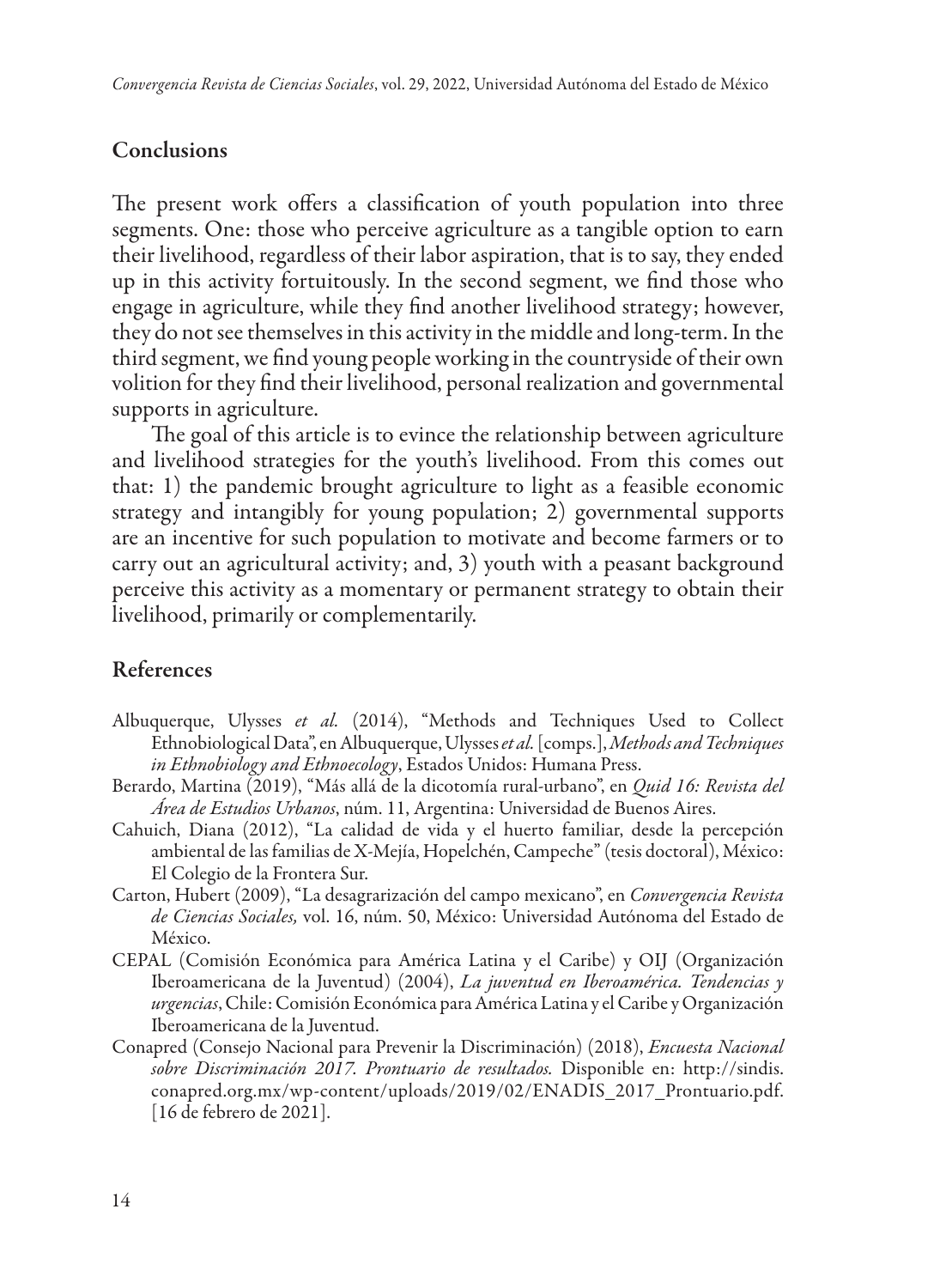- Corica, Agustina (2012), *Lo posible y lo deseable. Expectativas laborales de los jóvenes de la escuela secundaria*, Argentina: Fundación UOCRA (Unión Obrera de la Construcción de la República Argentina) y editorial Aulas y Andamios.
- Costa, Vanina *et al.* (2019), "Adolescentes en la Red: ¿Riesgos o Ritos de Paso?", en *Psicologia: Ciência e Profissão*, vol. 32, Brasil: Consejo Federal de Psicología.
- Cruz, Tania y González, Yanko (2014), *Juventudes en Frontera: Tránsitos, procesos y emergencias juveniles en México, Chile, Nicaragua y México*, Ecuador: Ediciones Abya-Yala y El Colegio de La Frontera Sur.
- Dávila, Oscar y Ghiardo, Felipe (2018), "Trayectorias sociales como enfoque para analizar juventudes", en *Última Década*, vol. 26, núm. 50, Chile: Universidad de Chile.
- de Guevara, Lourdes [ed.] (2019), *Juventud rural a ras de tierra: trayectorias juveniles entre la familia, la escuela, el trabajo y la ciudadanía en Chihuahua, Michoacán, Nayarit, San Luis Potosí y Sonora*, México: Universidad Autónoma de Nayarit.
- De Picciotto, María Lucila (2019), "Lo singular de los rituales de iniciación y su relación con los grupos de pares como proceso para la entrada a la adultez en los tiempos contemporáneos" (trabajo de integración final de licenciatura), El Salvador: Universidad de El Salvador.
- Fandiño, Yamith José (2011), "Los jóvenes hoy: enfoques, problemáticas y retos", en *Revista Iberoamericana de Educación Superior*, vol. 2, núm. 4, México: Universidad Nacional Autónoma de México.
- Feixa, Carles (2020), "Identidad, juventud y crisis: el concepto de crisis en las teorías sobre la juventud", en *RES: Revista Española de Sociología*, vol. 29, núm. 3, España: Universidad Pompeu Fabra.
- Feixa, Carles (2012), *De jóvenes Bandas y Tribus*, España: Ariel.
- Gliessman, Stephen (1999), "Un enfoque agroecológico en el estudio de la agricultura tradicional", en González Jácome, Alba y Del Amo Rodríguez, Silvia [comps.], *Agricultura y Sociedad en México. Diversidad, Enfoques, Estudios de Caso*, México: Plaza y Valdés, Universidad Iberoamericana.
- González, Alba (2008), *Humedales del Suroeste de Tlaxcala. Agua y agricultura en el siglo XX en México,* México: Universidad Iberoamericana y El Colegio de Historia de Tlaxcala.
- González, Alba y Velasco, Juan Jesús (2015), *La Muerte de un Humedal. Procesos de desecación en la cuenca del Alto Lerma*, Argentina: Concepto Editorial Alpes.
- González, Alba (2018), "La antropología mexicana y la agricultura tradicional: breve historia, dilemas y perspectivas", en Reyes Montes, Laura *et al.* [comps.], *Sistemas agrícolas tradicionales. Biodiversidad y cultura, México*, México: El Colegio Mexiquense.
- Grynspan, Rebeca (2019), "América Latina, 1990-2018: Avances económicos, retos sociales", en Filmus, Daniel y Rosso, Lucila, *Las sendas abiertas en América Latina: aprendizajes y desafíos para una nueva agenda de transformaciones,* Argentina: Consejo Latinoamericano de Ciencias Sociales (CLACSO).
- Guadarrama, Noemi (2020), "Tenencia de la tierra y uso del suelo: implicaciones para la conservación de frutos comestibles en San Andrés Nicolás Bravo, México" (tesis doctoral), México: Universidad Autónoma del Estado de México.
- Guber, Rosana (2001), *La etnografía, método, campo y reflexividad*, Colombia: Grupo Editorial Norma.
- Hernández, Carmen *et al.* (2020), "Estrategias de sustento y trayectorias sociales entre las juventudes de Malinalco, Estado de México", en *Revista Cultura y Representaciones Sociales*, vol. 14, núm. 28, México: Universidad Nacional Autónoma de México.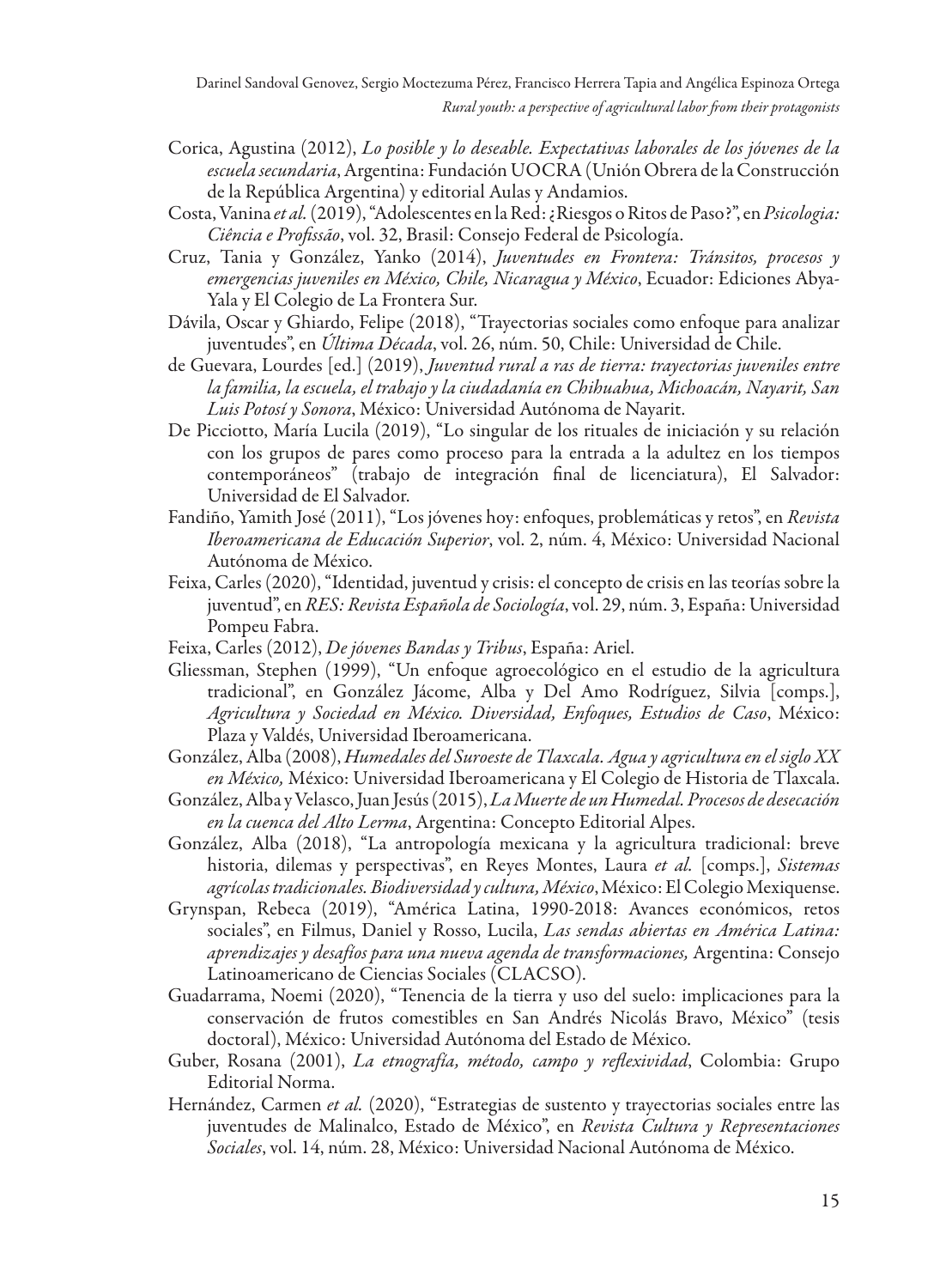- IICA (Instituto Interamericano de Cooperación para la Agricultura) (2020), "Juventudes rurales y la agricultura post Covid-19... Parte 2" [Audio en podcast], en *Noticias IICA*, 15 de octubre de 2020. Disponible en: https://repositorio.iica.int/handle/11324/12479. [20 de septiembre de 2021].
- Imjuve (Instituto Mexicano de la Juventud) (2020), "Diagnóstico de la situación de los jóvenes en México"*.* Disponible en: http://www.imjuventud.gob.mx/imgs/uploads/ Diagnostico\_Sobre\_Jovenes\_En\_Mexico.pdf. [30 de enero de 2021].
- INEGI (Instituto Nacional de Estadística y Geografía) (2020), *Resultados definitivos de los Censos Económicos 2019*. Disponible en: https://www.inegi.org.mx/programas/ ce/2019/. [1 de marzo de 2021].
- INEGI (Instituto Nacional de Estadística y Geografía) (2021), *Censo de Población y Vivienda 2020*. Disponible en: https://censo2020.mx/. [1 de marzo de 2021].
- Injuve (Instituto de la Juventud) (2020), "Jóvenes a través del tiempo", en *Revista de Estudios de Juventud*, vol. 14, núm. 100, España: Instituto de la Juventud.
- Jiménez, Wilson *et al.* (2019), "Relevo generacional para la continuidad de producción cafetera familiar. Caso municipio de Albán, Nariño-Colombia", en *Revista Colombiana de Ciencias Sociales*, vol. 10, núm. 1, Colombia: Universidad Católica Luis Amigo.
- Long, Norman (2007), *Sociología del desarrollo: una perspectiva centrada en el actor*, México: El Colegio de San Luis.
- Lucatero, Aidee y Gaxiola, Sergio (2019), "Análisis de la precariedad laboral en el Estado de México, 2015", en *Revista de El Colegio de San Luis*, vol. 9, núm. 19, México: El Colegio de San Luis.
- Maca, Deidi (2017), "Trayectorias laborales de profesionales y dimensión subjetiva del trabajo", en Mejía, Carlos y Maca, Deidi [eds.], *Paisajes laborales postfordistas en el Sur Occidente Colombiano,* vol. 2, Colombia: Universidad del Valle.
- Madrid, Juan *et al.* (2019), "Embarazos y maternidad adolescente desde una perspectiva cualitativa en ciencias sociales", en *Adolescere*, vol. 7, núm. 1, España: Sociedad Española de Medicina de la Adolescencia.
- Marsiske, Renate (2015), *Movimientos estudiantiles en la historia de América Latina*, México: Universidad Nacional Autónoma de México.
- Martínez, Karla *et al.* (2019), "Precarización laboral y pobreza en México", en *Análisis económico*, vol. 34, núm. 86, México: Universidad Autónoma Metropolitana Azcapotzalco.
- Miranda, Ana y Corica, Agustina (2015), "Las actividades laborales y extraescolares de jóvenes de la escuela secundaria en la Argentina de principios del siglo XXI", en *Perfiles Educativos*, vol. 37, núm. 148, México: Universidad Nacional Autónoma de México.
- Murguía, Verónica *et al.* (2017), "Estrategias de sustento entre jóvenes del medio rural en el sur del Estado de México", en *Aletheia. Revista de Desarrollo Humano, Educativo y Social Contemporáneo*, vol. 9, núm. 2, Colombia: Fundación Centro Internacional de Educación y Desarrollo Humano (CINDE).
- Norzagaray, Mariano *et al.* (2010), "Análisis de la producción agrícola extensiva en Sinaloa: alternativas para el uso sostenible del agua", en *Ra Ximhai*, vol. 6, núm. 1, México: Universidad Autónoma Indígena de México.
- OIT (Organización Internacional del Trabajo) (2019), *Panorama Laboral 2019: América Latina y el Caribe*, Perú: Organización Internacional del Trabajo.
- OIT (Organización Internacional del Trabajo) (2020a), *Panorama Laboral 2020: América Latina y el Caribe,* Perú: Organización Internacional del Trabajo.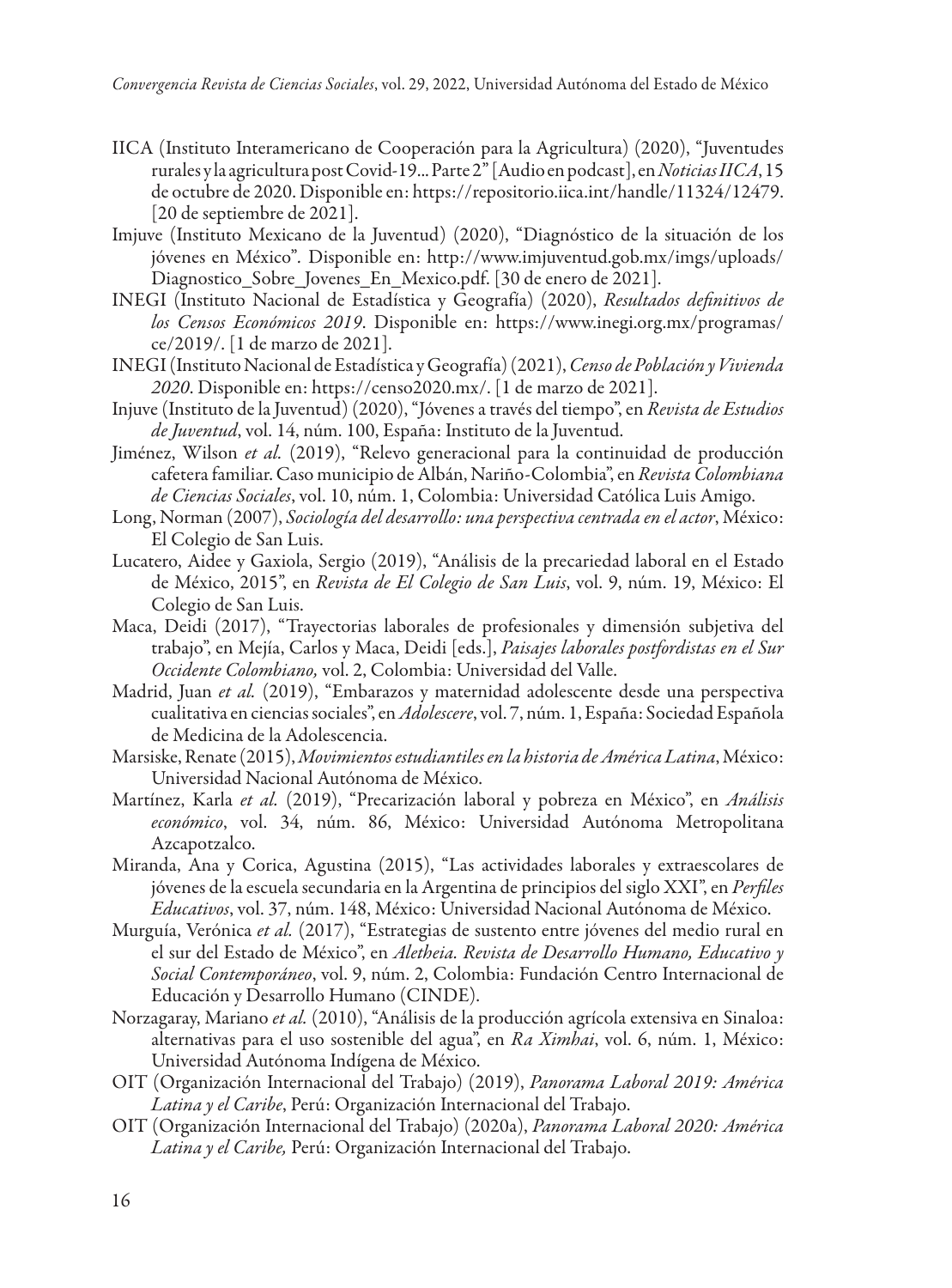- OIT (Organización Internacional del Trabajo) (2020b), *Panorama Laboral en tiempos de la COVID-19. México y la crisis de la COVID-19 en el mundo del trabajo: respuestas y desafíos,* Perú: Organización Internacional del Trabajo.
- Oxfam (2016), "Jóvenes y desigualdad. Es tiempo de apoyar a los jóvenes como actores de su propio futuro". Disponible en: https://www-cdn.oxfam.org/s3fs-public/file\_ attachments/bp-youth-inequality-global-120816-es.pdf. [3 de marzo de 2021].
- Pérez, José Antonio *et al.* (2008), *Teorías sobre la juventud. Las miradas de los clásicos*, México: Universidad Nacional Autónoma de México y Miguel Ángel Porrúa.
- Rebollo, Santiago y Carreras, Rafael (2017), "Juventudes rurales, conflicto generacional y políticas sociales", en *Mundo agrario*, vol. 18, núm. 37, Argentina: Universidad Nacional de La Plata.
- Reyes, Laura *et al.* (2018), *Sistemas agrícolas tradicionales. Biodiversidad y Cultura*, México: El Colegio Mexiquense.
- Rojas, José (2020), "Revaluando la ruralidad: en América Latina: perspectivas territoriales y ambientales desde el desarrollo local", en *Revista Geográfica Venezolana*, vol. 61, núm. 2, Venezuela: Universidad de Los Andes.
- SADER (Secretaría de Agricultura y Desarrollo Rural) (2020), "México y sus exportaciones" (blog de la Secretaría de Agricultura y Desarrollo Rural de México). Disponible en: https://n9.cl/6azn. 1[ 5 de febrero de 2021].
- Salinas, Natalia y Sanmartín, Mateo (2020), "Nuevas ruralidades como reconfiguración del territorio en transformación: imaginarios sociales corregimentales a la luz de organizaciones socioculturales", en *Revista Eleuthera,* vol. 22, núm. 2, Colombia: Universidad de Caldas.
- Sandoval, Darinel (2018), "Las juventudes rurales en escuelas secundarias de Malinalco, Estado de México: un esbozo hacia el futuro personal y laboral" (tesis de maestría), México: Universidad Autónoma del Estado de México.
- Santillán, María y Pereyra, Eduardo (2020), "Juventudes invisibilizadas en Argentina: la relevancia de los trabajos no remunerados y la validez de la categoría nini", en *Revista Latinoamericana de Población*, vol. 14, núm. 27, México: Universidad Nacional Autónoma de México.
- Secretaría General Iberoamericana (2008), *Nuevos desafíos con las y los jóvenes de Iberoamérica*, España: Comisión Económica para América Latina y el Caribe, Fondo de Población de las Naciones Unidas y Facultad Latinoamericana de Ciencias Sociales.
- SEDIA (Dirección General de Servicios de Documentación, Información y Análisis) (2015), "Jornaleros Agrícolas en México. Antecedentes, Políticas Públicas, Tratados Internacionales, Causas y Efectos del Problema, Iniciativas y Opiniones Especializadas". Disponible en: http://www.diputados.gob.mx/sedia/sia/spi/SAPI-ISS-78-15.pdf [20 de septiembre de 2021].
- SIAP (Servicio de Información Agroalimentaria y Pesquera) (2021), "Principales producciones de México". Disponible en: https://n9.cl/7k9h3. [8 de febrero de 2021].
- Torres, Mauricio *et al.* (2020), "Buen vivir y agricultura familiar en el Totonacapan poblano, México", en *Iconos. Revista de Ciencias Sociales*, núm. 68, Ecuador: Facultad Latinoamericana de Ciencias Sociales.
- Trucco, Daniela y Ullmann, Heidi (2015), *Juventud: realidades y retos para un desarrollo con igualdad*, Chile: Comisión Económica para América Latina y el Caribe.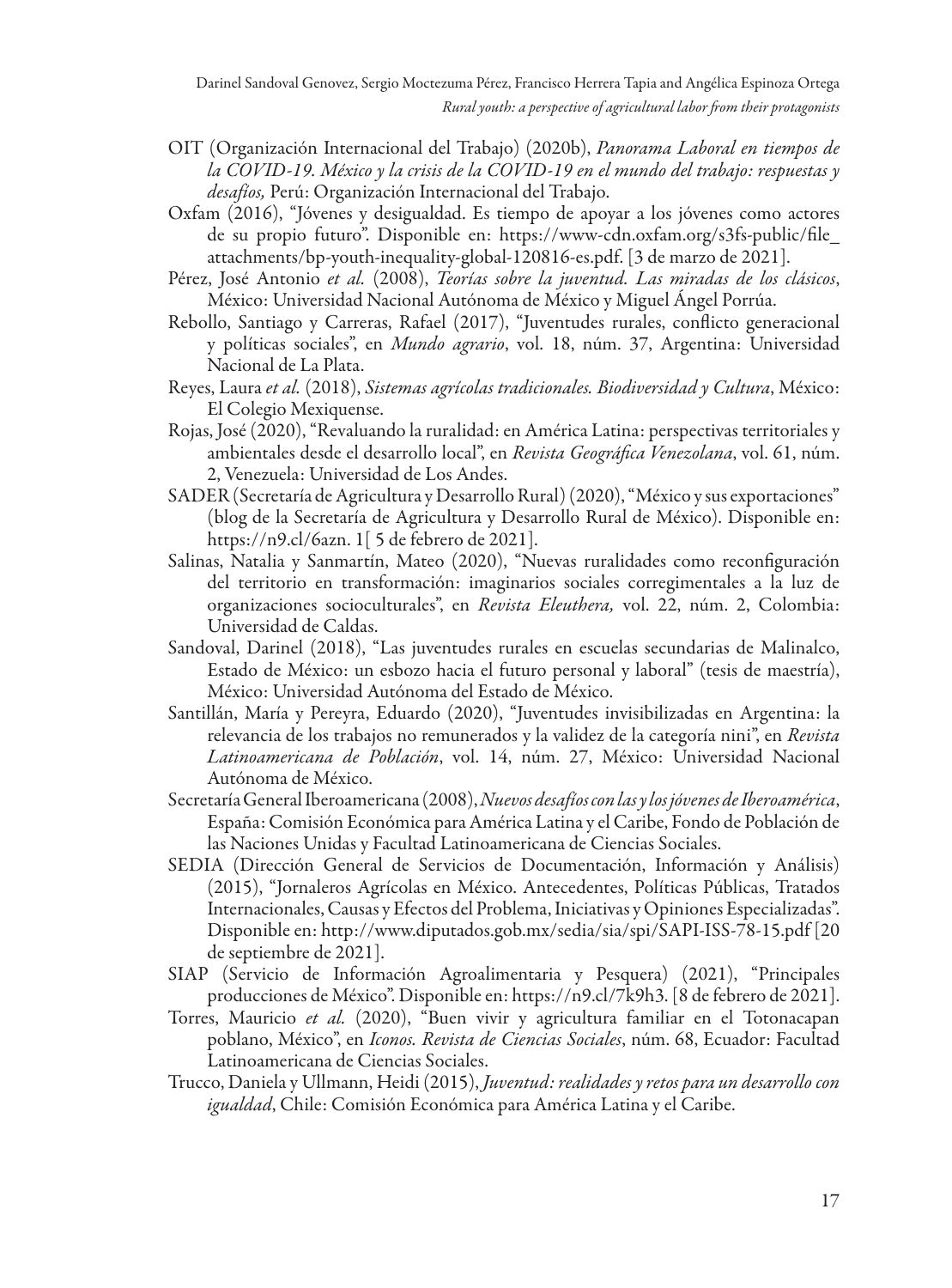*Convergencia Revista de Ciencias Sociales*, vol. 29, 2022, Universidad Autónoma del Estado de México

- Trujillo, Patricio (2019), "El abandono del campo: etnografía del mundo rural en el norte de Ecuador", en *Revista Peruana de Antropología*, vol. 4, núm. 5, Perú: Centro Luis E. Valcárcel.
- Vizcarra, Ivonne *et al.* (2015), "Miradas al futuro: el relevo generacional en el desarrollo de la conciencia social como estrategia de conservación de los maíces nativos", en *Carta Económica Regional*, vol. 1, núm. 115, México: Universidad de Guadalajara.
- Weisheimer, Nilson (2013), "La invisibilidad social de las juventudes rurales", en *Desidades*, vol. 1, núm. 1, Brasil: Universidad Federal de Río de Janeiro.

#### Annex

### Table 1

| No.<br>interview | Gender | Age         | Family<br>status               | Schooling                             | Current<br>work                | Relationship<br>with<br>agriculture<br>or livestock<br>rearing |
|------------------|--------|-------------|--------------------------------|---------------------------------------|--------------------------------|----------------------------------------------------------------|
| 1                | Woman  | 25<br>years | Married,<br>two<br>children    | Secondary                             | Homemaker                      | Helped in<br>farming tasks<br>up to her<br>marriage            |
| $\overline{2}$   | Male   | 27<br>years | Married.<br>three<br>children  | Secondary                             | Taxi driver<br>and farmer      | It has a plot<br>and is a farmer                               |
| 3                | Male   | 23<br>years | Single,<br>no<br>children      | Undergraduate<br>degree               | Merchant<br>and day<br>laborer | Learnt<br>farming tasks,<br>but does not<br>have a plot        |
| 4                | Woman  | 29<br>years | Single<br>mother,<br>one child | Secondary                             | Merchant                       | Looks after a<br>family orchard                                |
| 5                | Male   | 28<br>years | married.<br>two<br>children    | Incomplete<br>undergraduate<br>degree | Farmer                         | Has a plot and<br>is a farmer                                  |
| 6                | Woman  | 26<br>years | Single<br>mother,<br>one child | High school                           | Homemaker                      | Has a plot<br>and grows<br>vegetables                          |

#### Respondents' description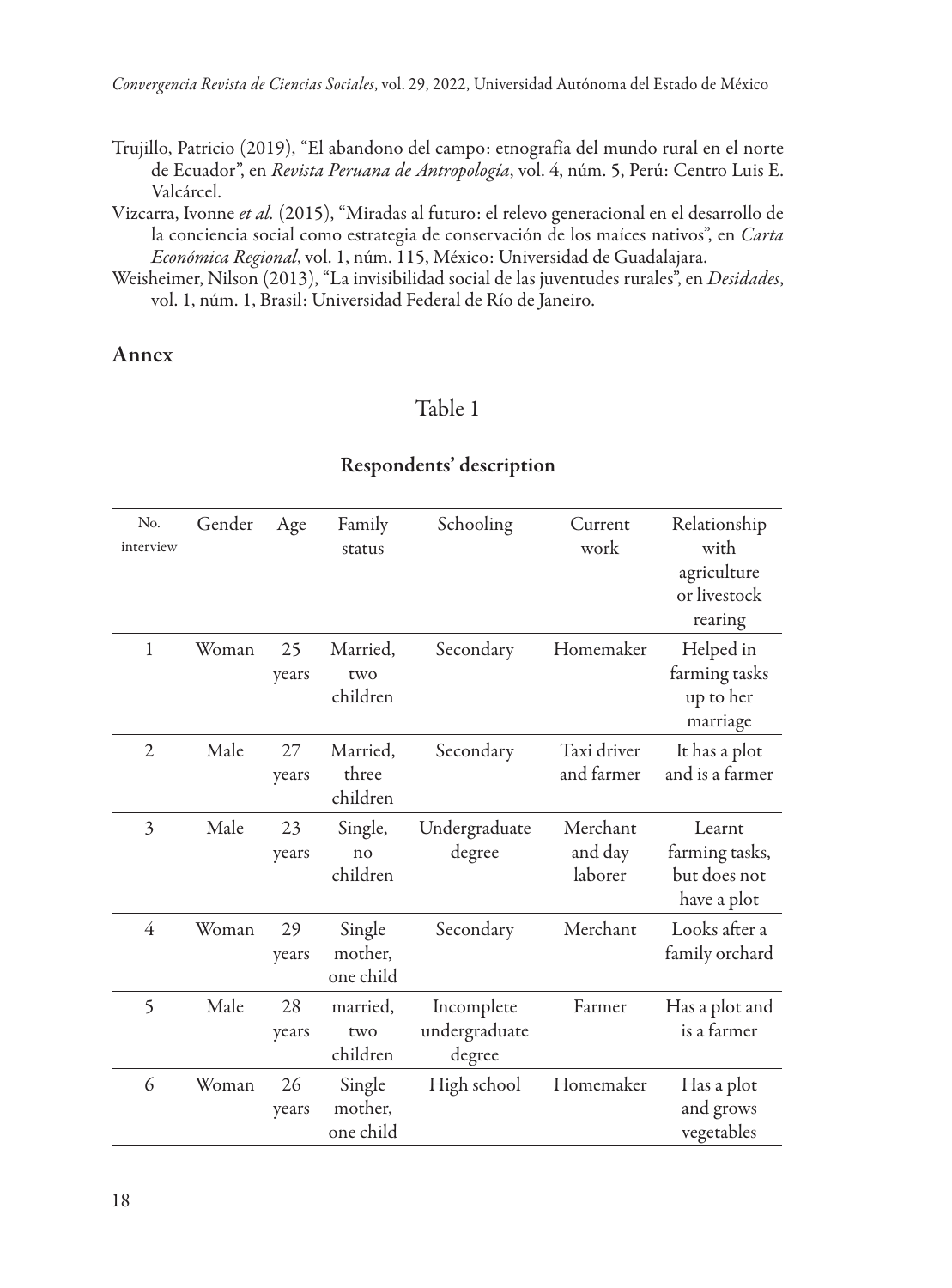Darinel Sandoval Genovez, Sergio Moctezuma Pérez, Francisco Herrera Tapia and Angélica Espinoza Ortega *Rural youth: a perspective of agricultural labor from their protagonists*

| 7  | Male  | 20<br>years | Single,<br>no kids    | Secondary               | Farmer      | Has a plot and<br>is a farmer                             |
|----|-------|-------------|-----------------------|-------------------------|-------------|-----------------------------------------------------------|
| 8  | Male  | 18<br>years | Single,<br>no kids    | Incomplete<br>secondary | Merchant    | Helps his<br>father<br>shepherd<br>livestock              |
| 9  | Male  | 22<br>years | Married,<br>on child  | Secondary               | Day laborer | Performs<br>farming tasks,<br>but does not<br>have a plot |
| 10 | Woman | 16<br>years | Married.<br>no kids   | Incomplete<br>secondary | Homemaker   | Helps her<br>husband in<br>farming tasks                  |
| 11 | Woman | 21<br>years | Married,<br>one child | High school             | Homemaker   | Engaged in<br>breeding fowl<br>and rabbits                |
| 12 | Woman | 22<br>years | Married,<br>one child | Undergraduate<br>degree | Merchant    | Helps her<br>husband in<br>farming tasks                  |
| 13 | Male  | 21<br>years | Married.<br>No kids   | Undergraduate<br>degree | Day laborer | Performs<br>farming tasks,<br>but does not<br>have a plot |

Source: own elaboration based on fieldwork data.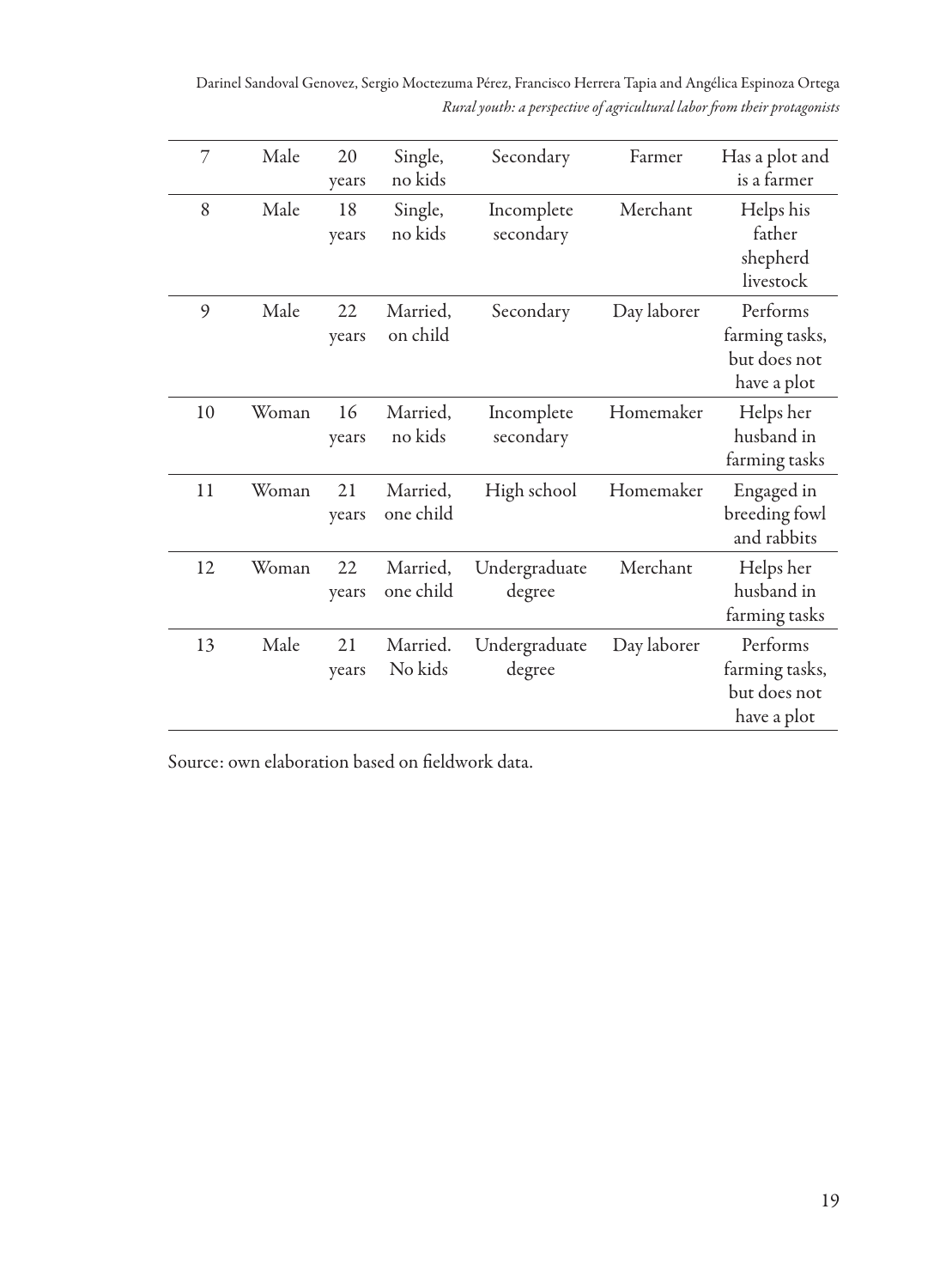Darinel Sandoval Genovez. Master in Agricultural Sciences and Natural Resources, Instituto de Ciencias Agropecuarias y Rurales (ICAR), Universidad Autónoma del Estado de México. Research lines: rural youth, livelihood. Recent publications: 1) Moctezuma Pérez, Sergio and Sandoval Genovez, Darinel [coords.] (2021), *Mercados y tianguis en el siglo XXI. Repensando sus problemáticas*, Mexico: Universidad Autónoma del Estado de México; and 2) Sandoval Genovez, Darinel; Moctezuma Pérez, Sergio; Thomé Ortiz, Humberto and Espinoza Ortega, Angélica (2018), "Las juventudes de Malinalco: escuela, mercado laboral y expectativas de vida", in Baca Tavira, Norma; Román Reyes, Patricia; Ronzón Hernández, Zoraida and Murguía Salas, Verónica [coords.], *Juventudes, género y salud sexual reproductiva. Realidades, expectativas y retos,* Mexico: Gedisa.

Sergio Moctezuma Pérez. Doctor in Social Anthropology, Instituto de Ciencias Agropecuarias y Rurales (ICAR), Universidad Autónoma del Estado de México. Research lines: ecologic anthropology, food anthropology, changes and continuities in rural societies. Recent publications: 1) Moctezuma Pérez, Sergio and Murguía Salas, Verónica (2021), "Una aproximación hacia el contexto del mercado laboral de la población joven en contextos de pandemia (Covid-19)", in *Intersticios Sociales*, no. 21. Available at:http://www.intersticiossociales.com/index.php/is/article/view/450; and 2) Moctezuma Pérez, Sergio and Pérez Sánchez, José Manuel (2020), "Repensando el legado de Ángel Palerm. Continuando su propuesta de historia de la etnología", in Bueno Castellanos, Carmen and Suárez Rivero, Osmany [coords.], *Ángel Palerm. Un siglo después,* Mexico: Universidad Autónoma Metropolitana.

Francisco Herrera Tapia. Doctor in Agricultural Sciences and Natural Resources, Instituto de Ciencias Agropecuarias y Rurales (ICAR), Universidad Autónoma del Estado de México. Research lines: territorial management, public policies, rural development. Recent publications: 1) Herrera Tapia, Francisco and Suárez Rincón, Jennifer Valeria (2021), "Rol de las universidades en el Sistema Nacional de Innovación mexicano", in *Revista Venezolana de Gerencia*, vol. 26, no. 93, Venezuela: Universidad del Zulia; 2) Herrera, Francisco and Estrada, José Luis [coords.] (2020), *Vocabulario de la Sociedad Civil, la Ruralidad y los Movimientos Sociales en América Latina*, Argentina: Mnemosyne; and, 3) García Galván, Marta and Herrera Tapia, Francisco (2019), "La Cuenca Hidrosocial Presa Huapango, México: Un análisis de la Gestión Integrada de los Recursos Hídricos y la gobernanza en